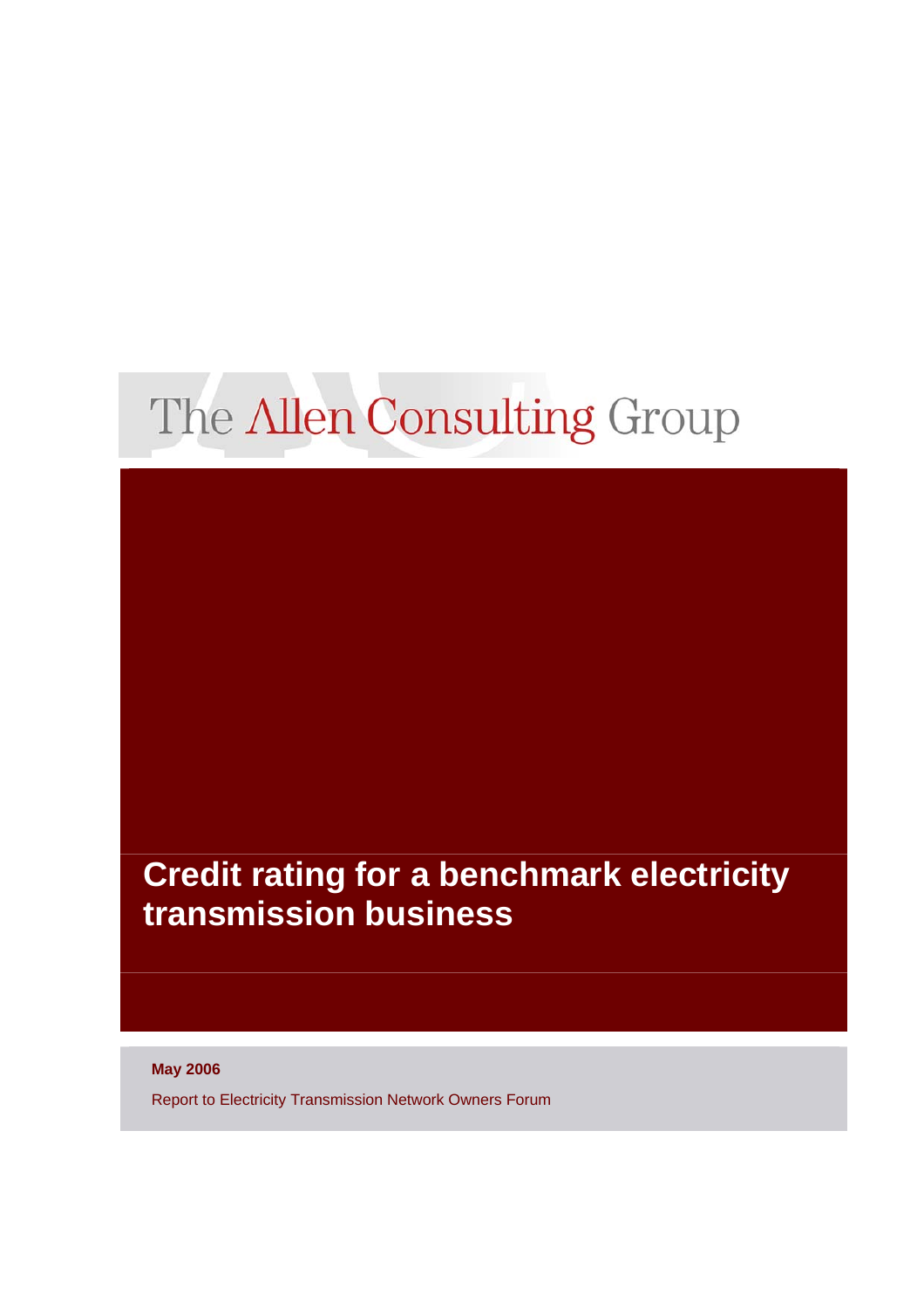## The Allen Consulting Group

The Allen Consulting Group Pty Ltd ACN 007 061 930

#### Melbourne

4th Floor, 128 Exhibition St Melbourne VIC 3000 Telephone: (61-3) 9654 3800 Facsimile: (61-3) 9654 6363

#### Sydney

Level 12, 210 George St Sydney NSW 2000 Telephone: (61-2) 9247 2466 Facsimile: (61-2) 9247 2455

#### Canberra

Level 12, 15 London Circuit Canberra ACT 2600 GPO Box 418, Canberra ACT 2601 Telephone: (61-2) 6230 0185 Facsimile: (61-2) 6230 0149

#### Perth

Level 21, 44 St George's Tce Perth WA 6000 Telephone: (61-8) 9221 9911 Facsimile: (61-8) 9221 9922

#### **Brisbane**

Level 11, 77 Eagle St Brisbane QLD 4000 PO Box 7034, Riverside Centre, Brisbane QLD 4001 Telephone: (61-7) 3221 7266 Facsimile: (61-7) 3221 7255

#### **Online**

Email: info@allenconsult.com.au Website: www.allenconsult.com.au

#### Disclaimer:

While The Allen Consulting Group endeavours to provide reliable analysis and believes the material it presents is accurate, it will not be liable for any claim by any party acting on such information.

© The Allen Consulting Group 2006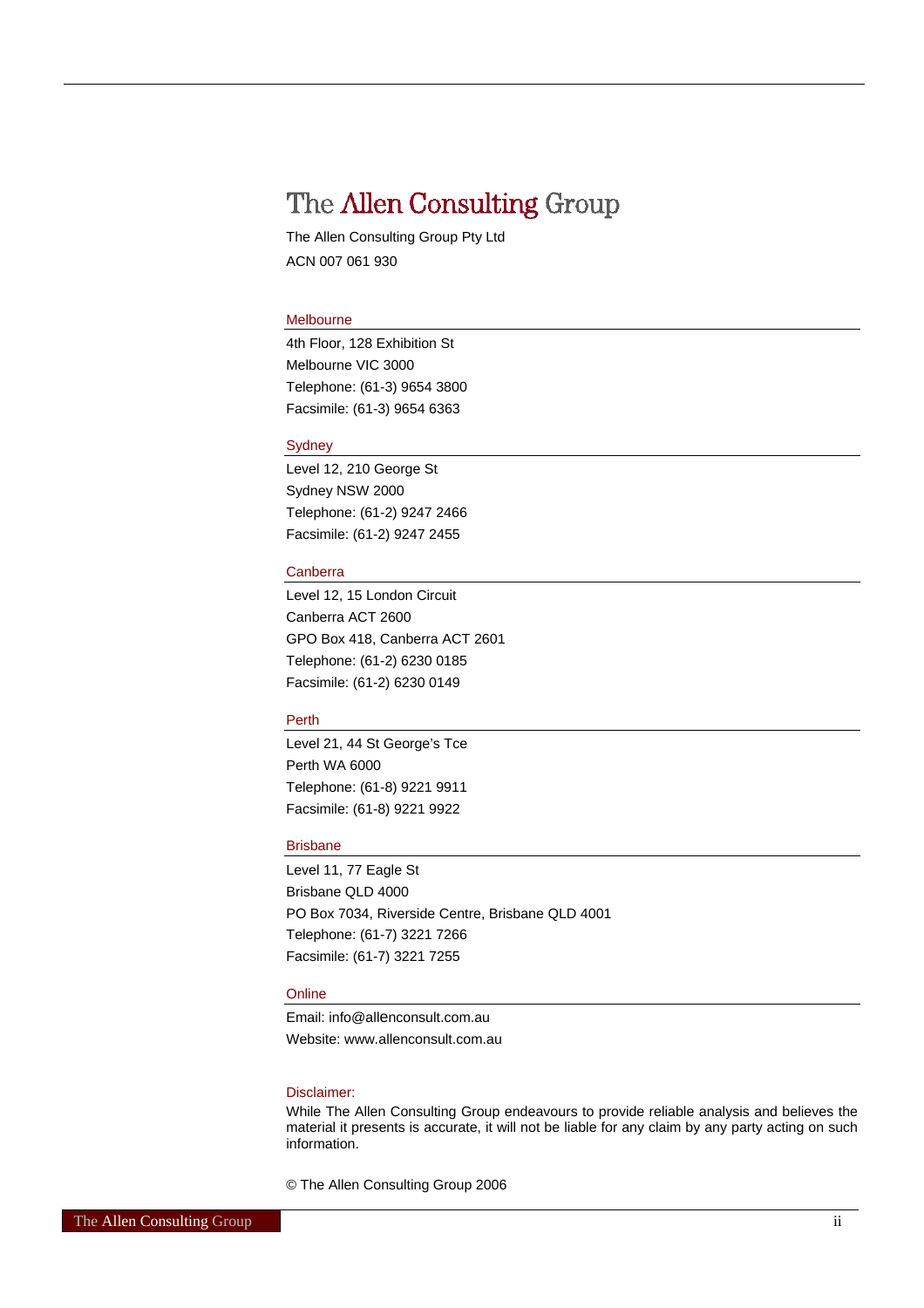# **Contents**

| <i>Executive summary</i>                                         | $\dot{\nu}$ |
|------------------------------------------------------------------|-------------|
| Introduction                                                     | iv          |
| Analysis of Professor Lally's Statistical Analysis               | iv          |
| Direct Comparison with Comparable Entities                       | vii         |
| Conclusion                                                       | vii         |
| Chapter 1                                                        | 9           |
| <b>Introduction</b>                                              | 9           |
| <b>The Brief</b><br>1.1                                          | 9           |
| 1.2 Outline of Report                                            | 9           |
| 1.3 Context and Objective                                        | 9           |
| Chapter 2                                                        | 12          |
| Statistical Prediction of the Credit Rating for a Benchmark TNSP | 12          |
| Introduction<br>2.1                                              | 12          |
| 2.2 Professor Lally's methodology                                | 12          |
| 2.3 Comment on Professor Lally's analysis                        | 13          |
| 2.4 Use of Different Financial Indicators                        | 17          |
| Chapter 3                                                        | 20          |
| <b>Best Comparators Approach</b>                                 | 20          |
| Introduction<br>3.1                                              | 20          |
| 3.2 Methodological Problems of the Regression Approach           | 20          |
| 3.3 Selecting Comparators                                        | 21          |
| <b>Best Comparator Analysis</b><br>3.4                           | 21          |
| 3.5 Conclusion                                                   | 24          |
| Appendix A                                                       | 25          |
|                                                                  |             |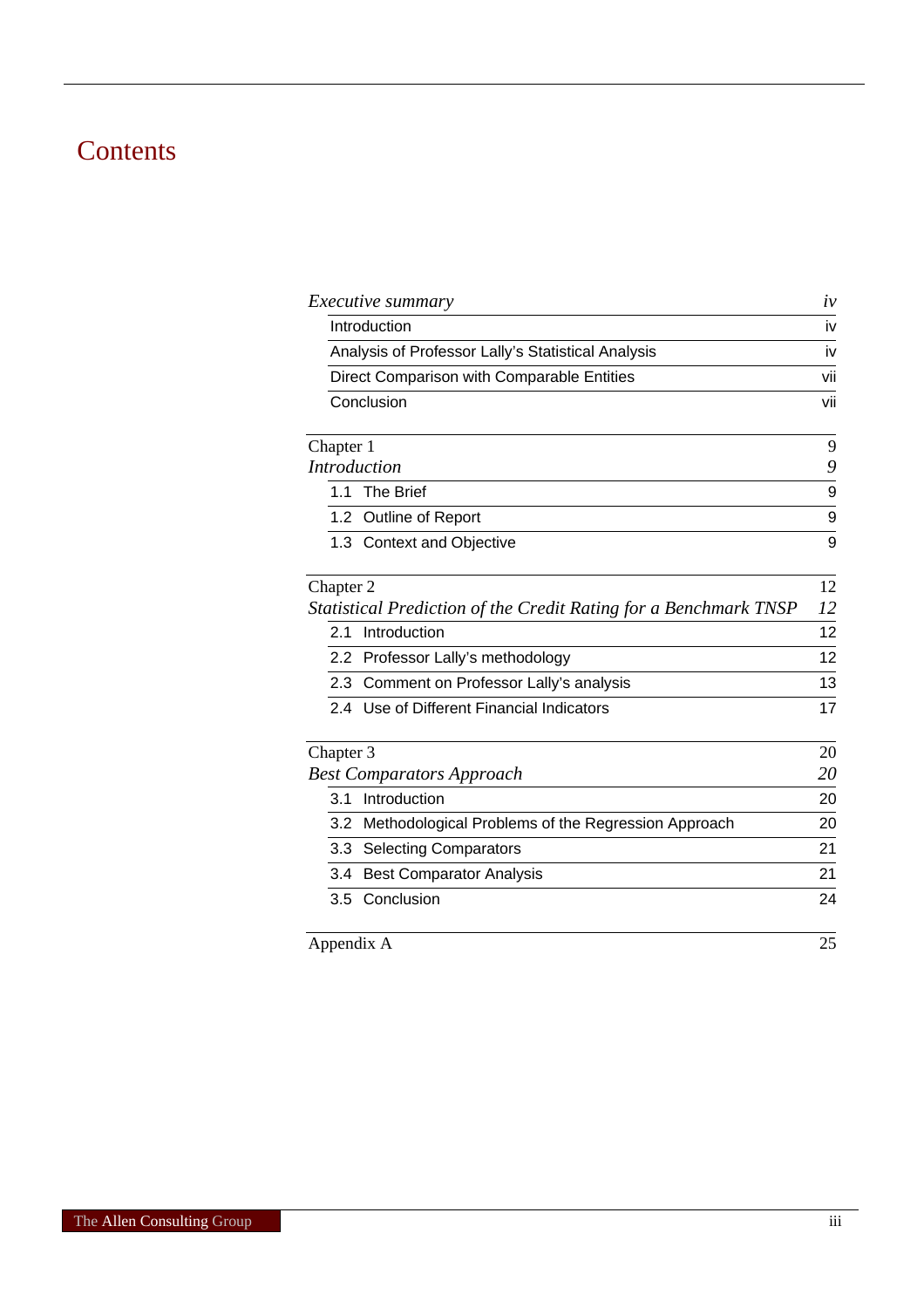### <span id="page-3-0"></span>Executive summary

#### **Introduction**

Professor Martin Lally has provided a report to the Australian Energy Regulator (AER) that concludes that the available statistical evidence supports the AER's view that a regulated Australian transmission business with a gearing level of 60 per cent debt-to-assets would be able to maintain a credit rating of 'A' (using the Standard & Poor's rating nomenclature). The purpose of this credit rating assumption, in turn, is to derive the benchmark cost of debt for the entity when deriving the allowed return on its regulated assets.

Lally used regression analysis to estimate the relationship between the credit rating for a regulated electricity business, controlling for several other factors (namely, whether the entity is government owned and whether the entity is transmission or distribution), using as a sample set the credit ratings and other relevant characteristics of Australian electricity transmission and distribution entities. Lally (and the AER's) conclusions that a regulated transmission business would be able to maintain an A rating contrasts with the view taken by the Australian Energy Market Commission (AEMC) in its Rule Proposal that a BBB rating would be the more appropriate assumption.

The Electricity Transmission Network Owners Forum has engaged the Allen Consulting Group to investigate whether Professor Lally's conclusions can be supported by the available evidence. We have also been asked to provide our own view on the appropriate credit rating to be assumed for a 60 per cent geared electricity transmission business.

Our view is that the available empirical evidence implies that an Australian regulated electricity transmission business would be expected to have the capacity to maintain a credit rating of BBB+. We therefore recommend that the Rules require that a BBB+ rating be assumed when estimating the benchmark interest rate that a TNSP would pay on its debt. A summary of the reasons for this conclusion follows.

#### **Analysis of Professor Lally's Statistical Analysis**

First, Professor Lally's results demonstrated that the 90 per cent confidence interval for the credit rating for the transmission business with benchmark gearing spanned the border of  $A+/A$  to the border of BBB+/BBB and from this concluded that the AER's preferred credit rating of A was wholly within the set, whereas the AEMC's preferred credit rating was outside. However, we note that the best estimate of the credit rating for a 60 per cent gearing transmission business is not A as proposed by the AER, but rather a rating of A-.

<span id="page-3-1"></span>l

Lally, M. (2006), The Appropriate Credit Rating for Australian Electricity Transmission Businesses, Report to the Australian Energy Regulator, March.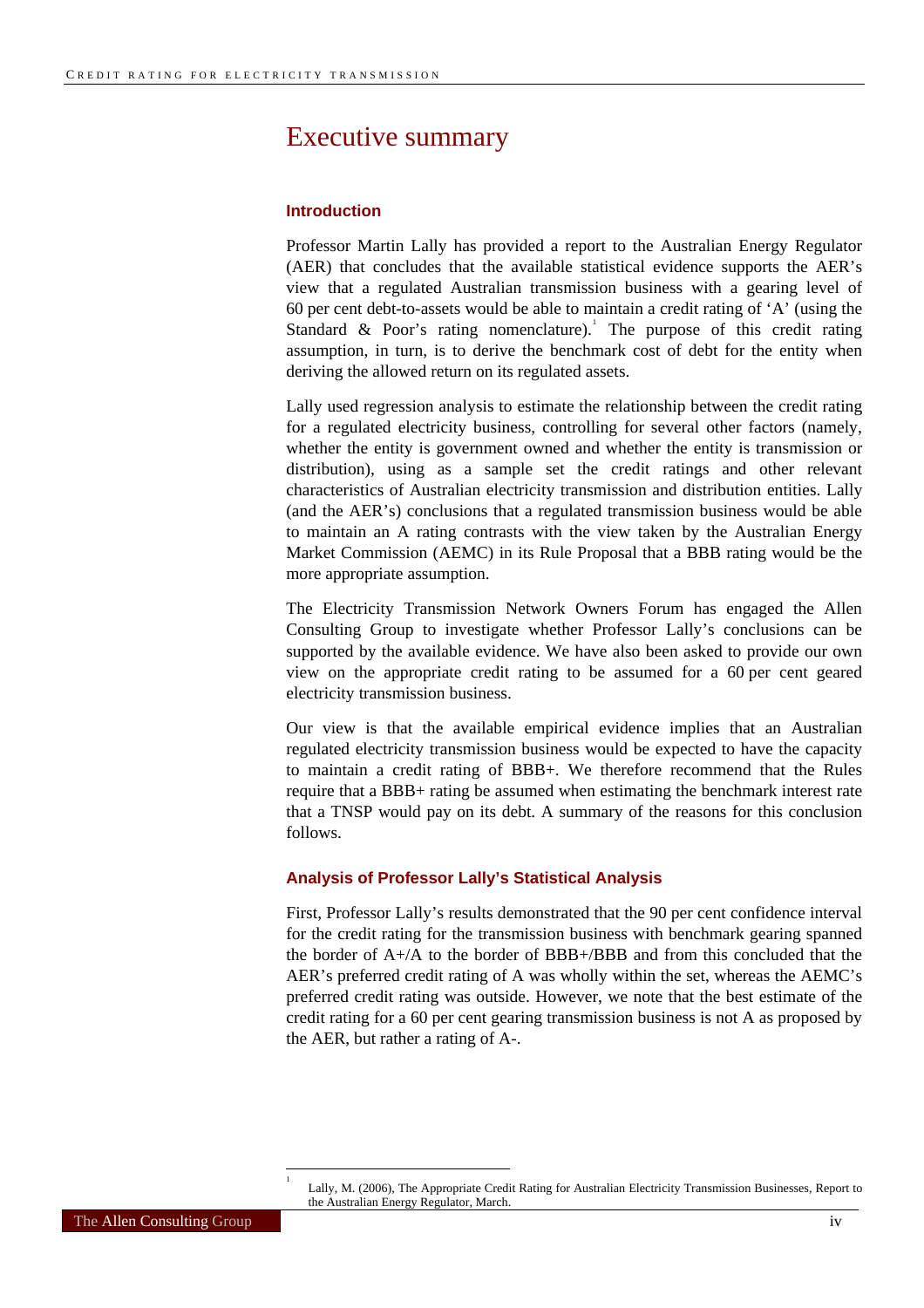We also note that if Professor Lally's method was accepted, a credit rating of Awould be the unbiased estimate of the credit rating for a 60 per cent geared transmission business, whereas Professor Lally considers it appropriate to adopt a conservative assumption in favour of the businesses (albeit preferring that this conservatism be undertaken by adding a single margin to the unbiased estimate of the weighted average cost of capital). As there is no scope within the Rule Proposal for a conservatism margin to be added at the end of the process, a plausible interpretation of Lally's results in light of the Rule Proposal is that a credit rating of somewhere below A- would follow.

In addition, there are three empirical decisions that were made by Professor Lally with which we disagree. In addition, we consider there to be superior measures of the financial indicators that are most relevant to credit ratings that should also be tested. Making these adjustments has a material effect on the empirical results and hence the conclusions that may be drawn from the available statistical evidence.

First, Professor Lally rejected ElectraNet as an observation on the basis that it was an outlier. However, we have been unable to find any reason in the public report of Standard & Poor's on the rating of ElectraNet that would suggest that it would be treated as an outlier, and so we consider that it should be included in the sample (we note that even with ElectraNet added to the sample that Lally considered, there would only be 11 observations).

That said, we note that Lally considered that ElectraNet should be treated as if it was half government owned (government ownership was one of the factors that Lally proposed controlling for, and with which we agree). However, we note that Standard & Poors did not appear to apply a higher rating to ElectraNet on the basis of its part ownership by the Queensland Government,<sup>[2](#page-4-0)</sup> and so consider it appropriate to treat ElectraNet as wholly privately owned for the purpose of the statistical analysis.

Adding ElectraNet to the dataset (but treating it as not being government owned) would lead to the best estimate of the credit rating for an Australian electricity transmission entity being on the cusp of A- and BBB+ (albeit closer to A-).

Secondly, one of the factors that Professor Lally controlled for when estimating the relationship between the gearing level of an entity and its credit rating was whether the relevant regulated electricity business was distribution or transmission. We do not consider that Lally's discussion provides a strong *a priori* case for believing that the credit rating of a transmission and distribution that were otherwise identical would be different, and in any event note that there is insufficient data to permit a robust estimate of the size of the difference (the parameters in Lally's regression equations that estimate the difference in ratings between transmission and distribution never achieve any degree of statistical significance). Accordingly, we conclude that it is inappropriate to attempt to distinguish between transmission and distribution when deriving the benchmark credit rating for a regulated entity with benchmark gearing.

<span id="page-4-0"></span>l

ElectraNet advises that it is rated by Standard & Poor's on a stand-alone basis, which supports the treatment noted in the text. In contrast, we support Professor Lally's categorisation of the two SPI entities as part government owned given that Standard & Poor's has noted in public rating reports that it has applied a higher rating to these entities on the basis the degree of support expected from the parent. This is discussed further in Chapter 3.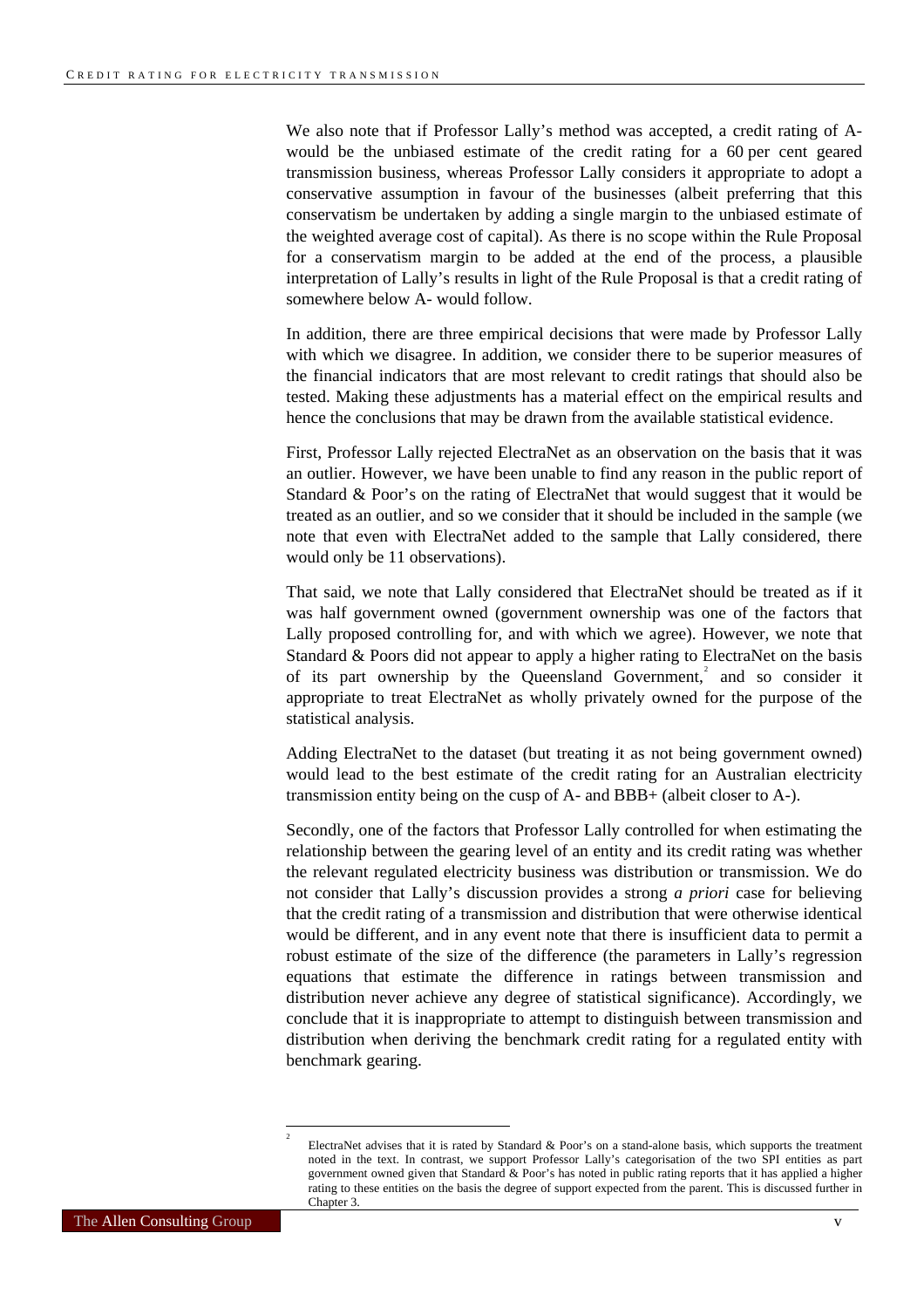If the ratings of identical transmission and distribution entities are accepted as being approximately the same, then the best estimate of the credit rating for an Australian electricity transmission entity is still on the cusp of A- and BBB+.

Thirdly, in a similar vein to the previous point, we also consider it a reasonable assumption that the credit rating for otherwise identical regulated electricity and gas businesses would not be materially different, so that it is appropriate also to include gas businesses in the sample set. We note that it is common for Australian regulators to assume (implicitly) that equity betas are the same for regulated electricity and gas transmission and distribution entities and hence to 'pool' data from all of these entities to obtain a more robust beta estimate. Similarly, we also consider it appropriate to 'pool' all regulated electricity and gas, transmission and distribution entities in order to obtain a better estimate of the appropriate credit rating for an entity with the benchmark level of gearing. The gas businesses that we consider appropriate in this regard are Envestra and GasNet (as regulated activities dominate each of their businesses).

The inclusion of these two regulated gas businesses into the sample set again leads to the best estimate of the credit rating for an Australian electricity transmission entity being on the cusp of A- and BBB+ (albeit closer to BBB+).

Professor Lally's measure of gearing – the ratio of total debt to total capital – is a measure that is based upon accounting measures of the value of the business, rather than market values (the latter of which Lally notes is the correct concept). Depending upon the accounting principles adopted by the relevant entity, accounting measures of gearing may depart significantly from those based upon market values. In addition, we note that rating agencies seldom place substantial weight on total debt to total capital when assigning ratings – preferring to focus on a cash based measure of gearing (namely, the ratio of funds from operations to total debt) or directly on measure of the level of security that the entity has to meet its interest payments from cash flow (i.e. interest cover).

Accordingly, we have repeated the analysis presented by Professor Lally, but with the gearing variable that Lally used replaced with the cash measure of gearing (i.e. the ratio of funds from operations to total debt) and then with gearing being replaced by interest cover. We have then estimated the cash measure of gearing and interest cover that a regulated Australian transmission business would have if it had the stock and cost of debt implied by the regulatory benchmarks, using the revenue and expenditure forecasts from the recent regulatory determination for TransGrid to derive these estimates.

The use of the cash measure of gearing or interest cover as the factor that explains the credit rating of the entity leads to the predicted credit rating for an Australian electricity transmission entity being precisely BBB+. We note that these financial ratios are accorded more weight by ratings agencies when assigning credit ratings, which justifies commensurately greater weight for this latter empirical result.

l

<span id="page-5-0"></span>TransGrid was used given that its revenue cap review was the most recent out of the main Australian electricity TNSPs.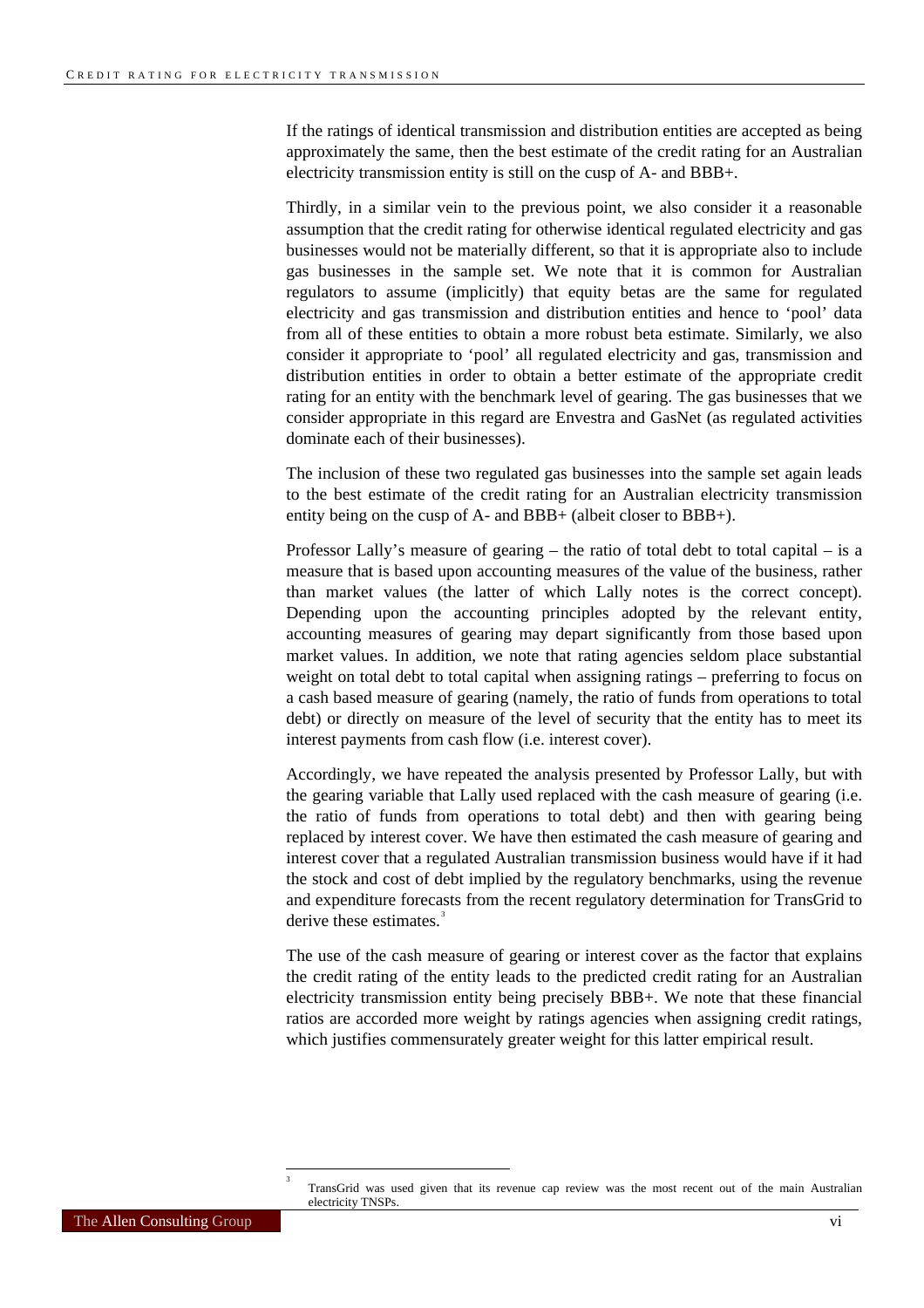#### <span id="page-6-0"></span>**Direct Comparison with Comparable Entities**

We would not recommend placing sole reliance on regression analysis to predict the credit rating for a benchmark Australian regulated transmission business. Amongst other things, the use of regression analysis has a number of methodological shortcomings – in particular, the inability to measure all of the relevant factors that may explain credit ratings, and insufficient data points to permit the effects of inappropriate factors to be removed in any event. Accordingly, we recommend supplementing the statistical analysis discussed above with direct comparisons of the relevant financial indicators for an Australian regulated TNSP with those of entities that are considered to be sufficiently similar to the regulated TNSP. A judgement may then made about the appropriate credit rating assumption for the regulated benchmark TNSP, having regard to (amongst other things) the differences between the regulated TNSP and the relevant entity.

We consider that the most appropriate comparator entities for a benchmark transmission business are SPI PowerNet, ElectraNet, Envestra and GasNet. Our comparison of the financial indicators for the benchmark TNSP (again based upon an analysis of the revenue and expenditure forecasts for TransGrid in the latest ACCC/AER determination) and consideration of other relevant factors (such as the support that SPI PowerNet receives from its parent entity) suggests that a rating of between A- and BBB+ would be maintained.

#### **Conclusion**

We consider that statistical analysis of the type undertaken by Professor Lally does offer valuable information for the purpose of determining the credit rating that a regulated TNSP with benchmark gearing would be able to maintain. However, we disagree with several of Lally's methodological choices, namely that we:

- do not think it is appropriate to discard ElectraNet as an outlier (although we do think that it should not be treated as receiving substantial support from its government part-share holder);
- do not think there is compelling *a priori* reason nor statistical evidence to distinguish between transmission and distribution companies; and
- similarly consider it appropriate to 'pool' all regulated energy businesses that is, to include the gas entities for which regulated activities comprise the vast majority of their activities – in a similar way that Australian energy regulators do when deriving equity beta estimates.

#### **Making these adjustments leads to a predicted credit rating for the benchmark TNSP that is on the cusp of A- and BBB+.**

In addition, we consider it appropriate also to have regard to financial indicators other than the accounting based measure of gearing used by Professor Lally, namely a cash measure of gearing (the ratio of funds from operations to total debt) and interest cover. Rating agencies place more weight upon these financial indicators than gearing.

**The use of these more relevant financial indicators leads to a predicted credit rating for a benchmark TNSP of almost precisely BBB+.**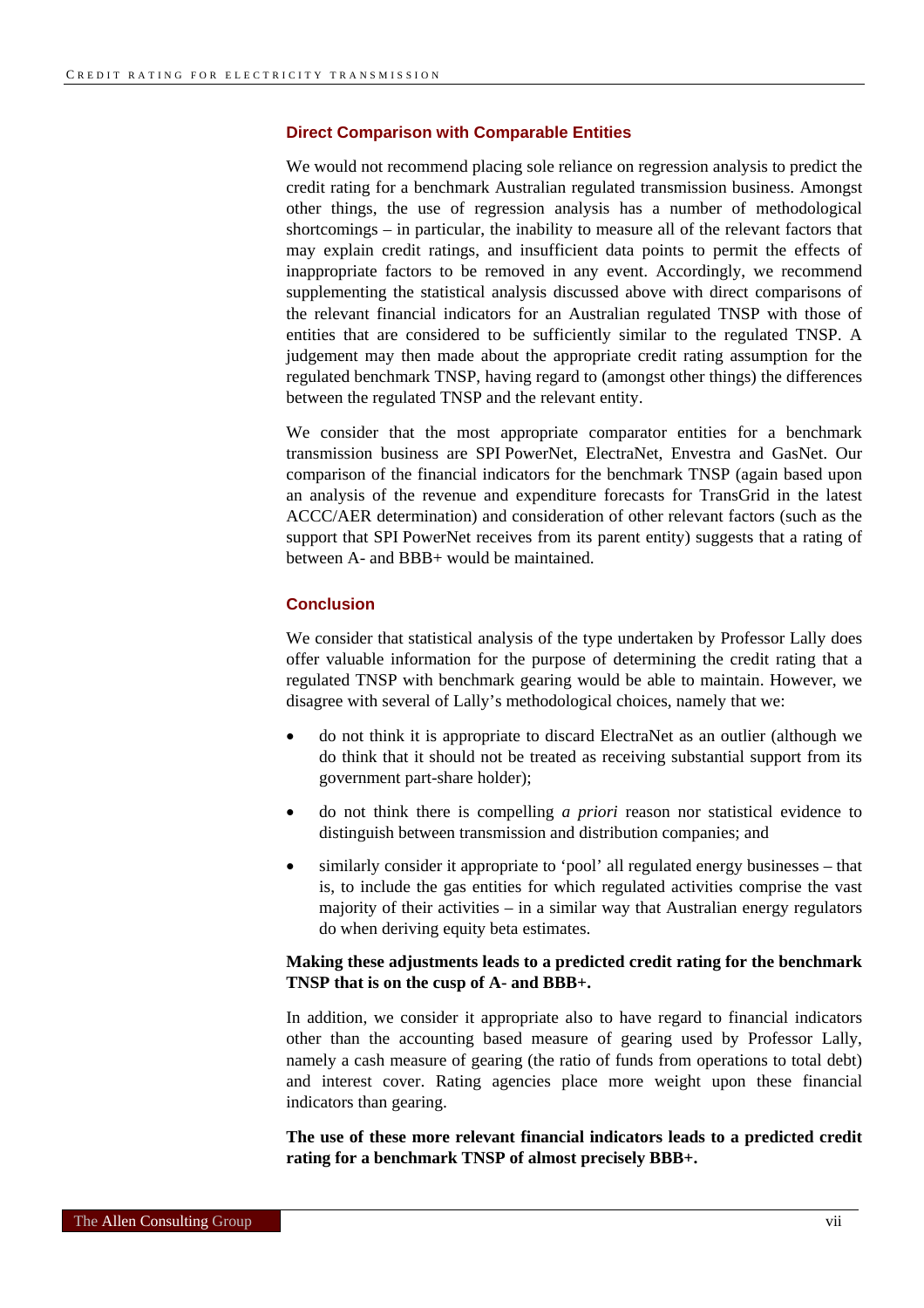Lastly, we also consider that it is appropriate also to have regard to direct comparisons of the financial indicators of a regulated TNSP with benchmark gearing and actual entities that are considered to be the most similar.

#### **Our direct comparison in this regard suggests that a credit rating for the benchmark TNSP of between A- and BBB+.**

On the basis of the evidence summarised above, we consider that the weight of evidence supports the use of a BBB+ credit rating for a benchmark Australian electricity transmission business.

Moreover, we also note that, in all cases where we have advised regulators, we have recommended that a conservative assumption be adopted for the benchmark credit rating. Accordingly, even if the evidence summarised above was considered to support a conclusion that was equally divided between A- and BBB+ (which is not our view, as noted above), we consider that the appropriate decision in such a case would be to adopt a BBB+ credit rating.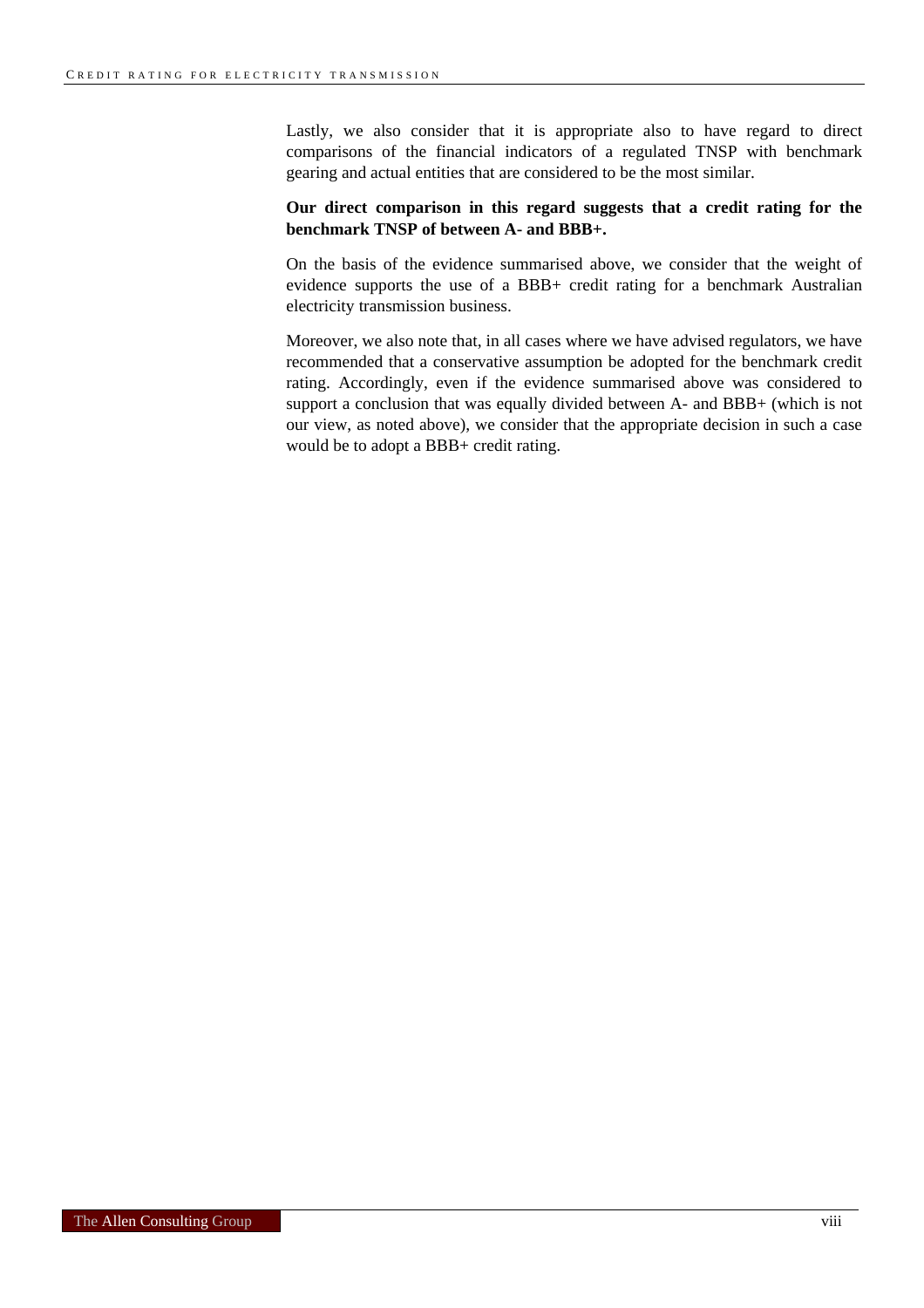# <span id="page-8-0"></span>*Chapter 1* Introduction

#### **1.1 The Brief**

Professor Martin Lally has provided a report to the Australian Energy Regulator (AER), which applies regression analysis and proposes that the statistical evidence supports the AER's view that an Australian transmission network service provider (TNSP) that has the benchmark level of gearing of 60 per cent debt-to-assets would be able to maintain a rating of A (using the Standard & Poor's nomenclature), rather than BBB as assumed by the AEMC in its Rule Proposal.

The Electricity Transmission Network Owners Forum has engaged the Allen Consulting Group to investigate whether Professor Lally's conclusions can be supported by the available evidence and provide a reliable prediction of the appropriate credit rating for a 60 per cent geared electricity transmission business. In the alternative, we have been asked for our views on the appropriate credit rating for this exercise.

#### **1.2 Outline of Report**

The remainder of the report is structured as follows:

- In Chapter 2 we describe the methodology and results that were obtained by Professor Lally, and also set out our views on where we disagree with several of Lally's methodological decisions (namely, excluding ElectraNet as an outlier, attempting to distinguish between transmission and distribution entities, and not also having regard to regulated gas entities). This analysis finds that a rating that is on the border A-/BBB+ or BBB+ is appropriate for a benchmark transmission business.
- In Chapter 3 we apply an approach that relies on the examination of credit metrics and factors used in the Standard & Poor's decision on the best comparators for the benchmark transmission company. Taking the AER's recent decision for TransGrid to identify the characteristics of the benchmark Australian transmission business, we predict its rating based on comparisons with the most similar entities (namely, ElectraNet, SPI PowerNet, GasNet and Envestra). The conclusion is that a rating or the border of A-/BBB+ is indicated.

First, however, it is appropriate to make several remarks on the context for this advice and the overall objective to the pursued.

#### **1.3 Context and Objective**

It is important upfront to establish clearly the objective of determining the credit rating for a benchmark Australian transmission business.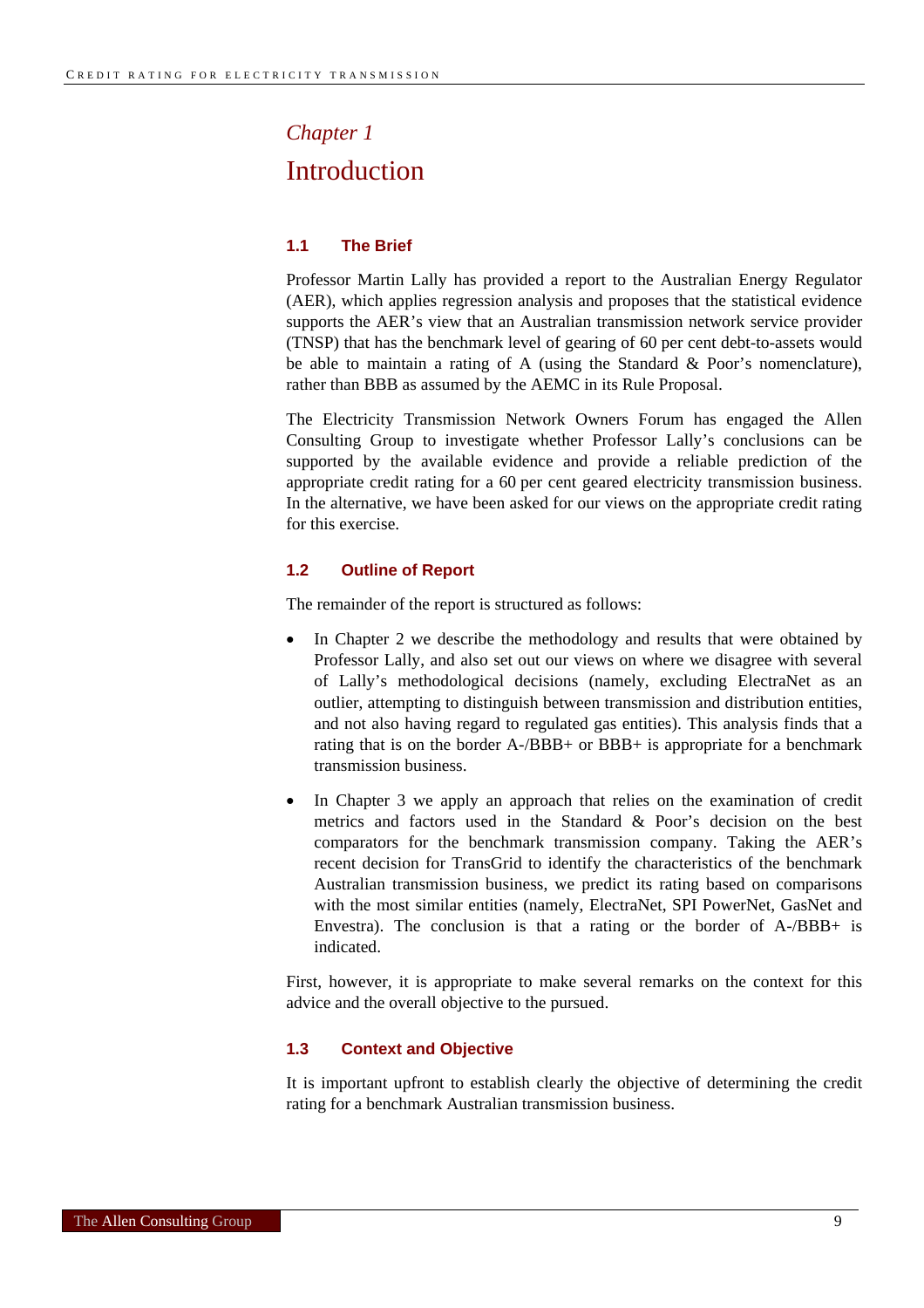<span id="page-9-0"></span>In Australia it is standard practice for benchmark assumptions to be used for regulated entities' finance-related decisions when deriving regulated prices and revenues for those entities. Thus, in electricity transmission regulation, the prices that regulated entities may have been sold and purchased for have been ignored when 'deeming' the value of capital invested in the regulated activities, and rather a value that reflects an estimate of the market value of the assets in a competitive market in long run equilibrium has been used (i.e. ODRC). Similarly, when determining regulated entities' revenue requirements, the actual interest liabilities of regulated entities are universally ignored, and instead a benchmark allowance provided.

The objective behind the use of benchmark assumptions about financing assumptions is to provide firms with an incentive to make efficient finance-related decisions, and simultaneously to protect customers from imprudent decisions. An important constraint that applies to the use of any set of benchmarks, however, is that it must not be excessively difficult for a firm to reach the standard implied by those benchmarks. This is necessary to ensure that firms have a reasonable opportunity (although not a guarantee) to recover the actual costs they incur, and hence the incentive and capability for regulated entities to continue to make the required investments in regulated assets.

An important ingredient, in turn, in ensuring that firms have a reasonable opportunity to meet the standards implied by a set of benchmarks is that those benchmarks be internally consistent. Consistency ensures that it is possible (at least in theory) for a firm to make decisions that replicate all of the benchmark assumptions, in which case it would recover its actual costs.

The matter that is the subject of this report is the credit rating that a regulated Australian transmission business would be able to maintain if it had a level of gearing that is consistent with the regulatory benchmark of 60 per cent debt-to-assets. The purpose of the assumed credit rating, in turn, is to provide an input into the estimation of the cost of debt (interest rate) for the entity, which in turn is an input into the estimate of its cost of capital. With the task described in this way, the most important factor for consistency is achieved – namely, ensuring that the benchmark credit rating is consistent with the assumed level of gearing. However, there are also more subtle consistency constraints that we consider relevant to this exercise, which include the following.

• *Stand alone business* – it is important when determining the benchmark credit rating for a regulated Australian TNSP that any positive effect on the credit rating of an entity that it may receive as a result of having a large 'parent' that is considered supportive is eliminated. The most obvious case of a supportive parent is of a government owned business where there may be an expectation that the government may never permit the entity to go into default. However, private firms may also receive support from a large parent.<sup>[4](#page-9-0)</sup>

l

Equally, however, if an entity has a large, cash-strapped parent its credit rating may be lower than implied by the strength of its cash flows, which should also be excluded from the analysis.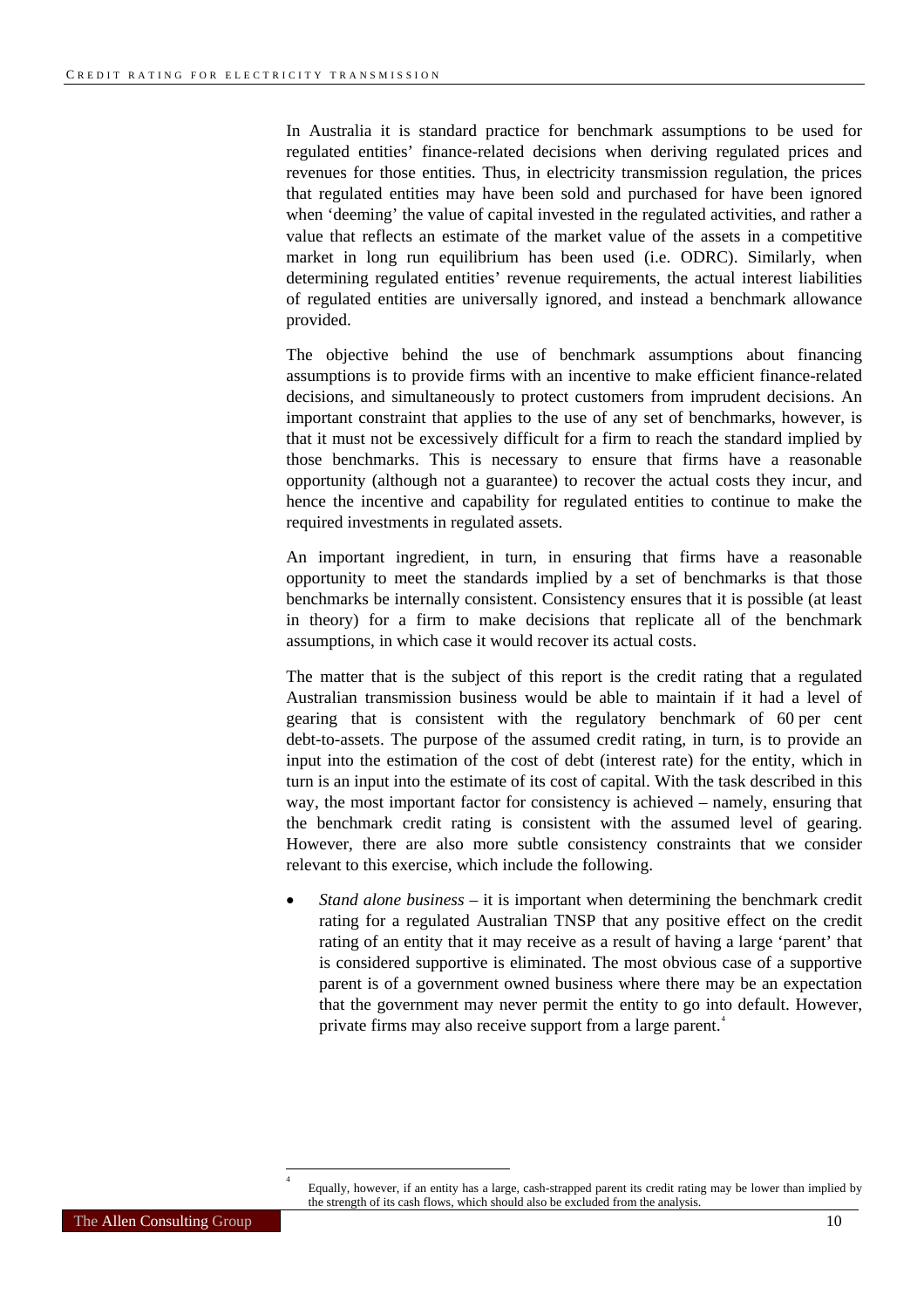• *High and stable yields* – estimates of the cost of equity capital into regulated entities assume, implicitly, that the form of the equity offered by regulated businesses is similar to that observed in private firms (and, most notably, the listed entities). A characteristic of these firms is that high and stable yields (i.e. distributions to shareholders) are provided. Accordingly, consistency requires that a similar assumption be adopted for the benchmark Australian TNSP, where such an assumption may be relevant.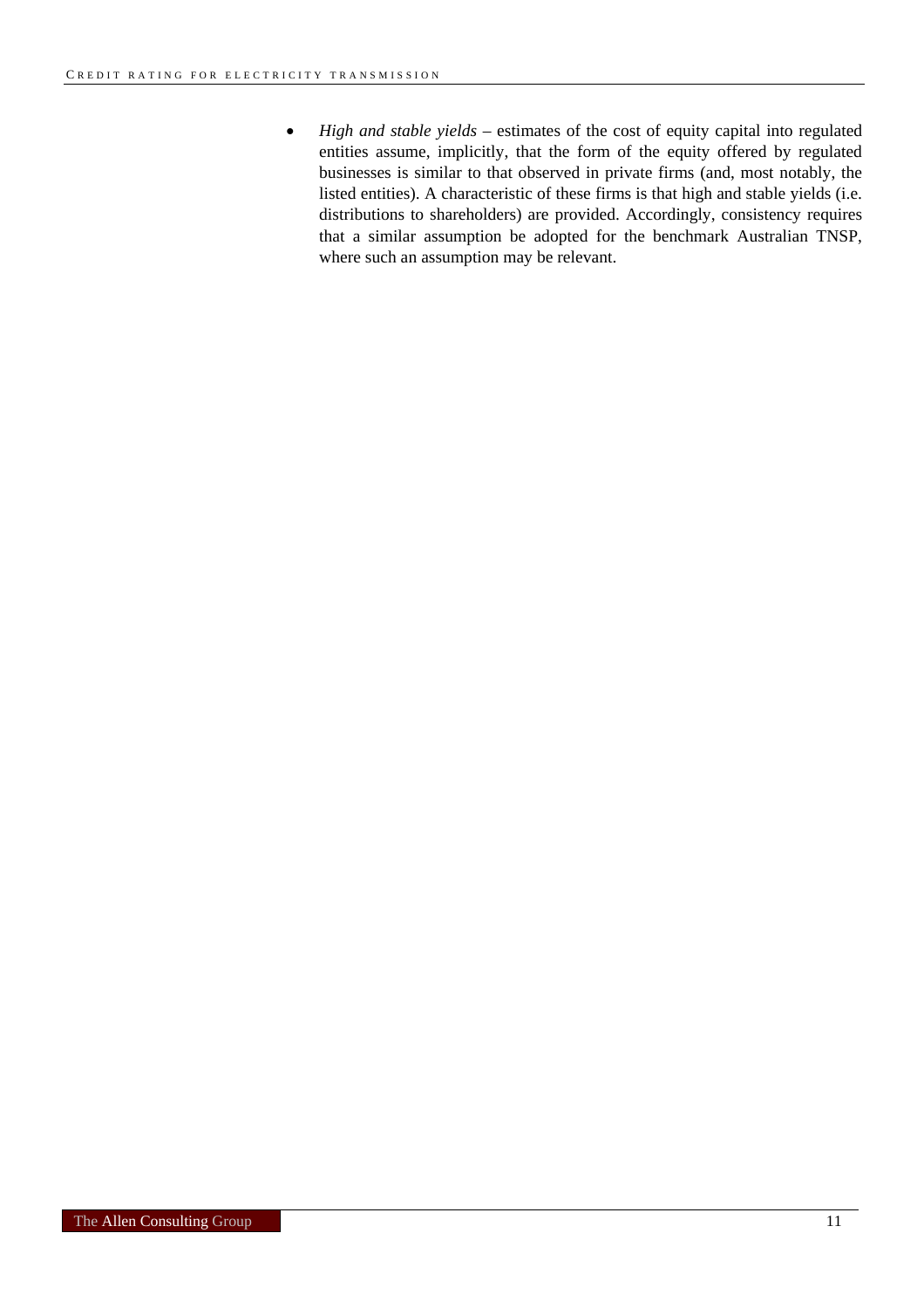<span id="page-11-0"></span>*Chapter 2*

### Statistical Prediction of the Credit Rating for a Benchmark TNSP

#### **2.1 Introduction**

We begin our analysis of Professor Lally's report by considering the approach, and findings that are reported. Next we set out our views on where we disagree with Lally's methodological choices and where we consider that improvements to Lally's approach could be made.

#### **2.2 Professor Lally's methodology**

Professor Lally applies regression analysis in which the dependent variable is rating (RAT) ranged from  $AA + (=1)$  to BBB (=8), as follows:

$$
1 = AA +
$$
  
\n
$$
2 = AA
$$
  
\n
$$
3 = AA -
$$
  
\n
$$
4 = A +
$$
  
\n
$$
5 = A
$$
  
\n
$$
6 = A -
$$
  
\n
$$
7 = BBB +
$$
  
\n
$$
8 = BBB
$$

We note that a regression equation will predict results that may be between the rating bands, which raises the issue about how such results should be interpreted. We consider it appropriate to break these categories down further to indicate where the statistical analysis does not result in a clear prediction for one credit rating category over another. The part of this the rating spectrum that is most relevant to the credit rating for a benchmark transmission business is between A and BBB+, and over this range, we have adopted the following convention:

$$
4.25 - 4.75 = \text{cusp of A} + /A
$$
  

$$
4.75 - 5.25 = A
$$
  

$$
5.25 - 5.75 = \text{cusp of A} /A
$$
  

$$
5.75 - 6.25 = A
$$
  

$$
6.25 - 6.75 = \text{cusp of A} /BBB +
$$
  

$$
6.75 - 7.25 = BBB +
$$
  

$$
7.27 - 7.75 = \text{cusp of BBB} + /BBB
$$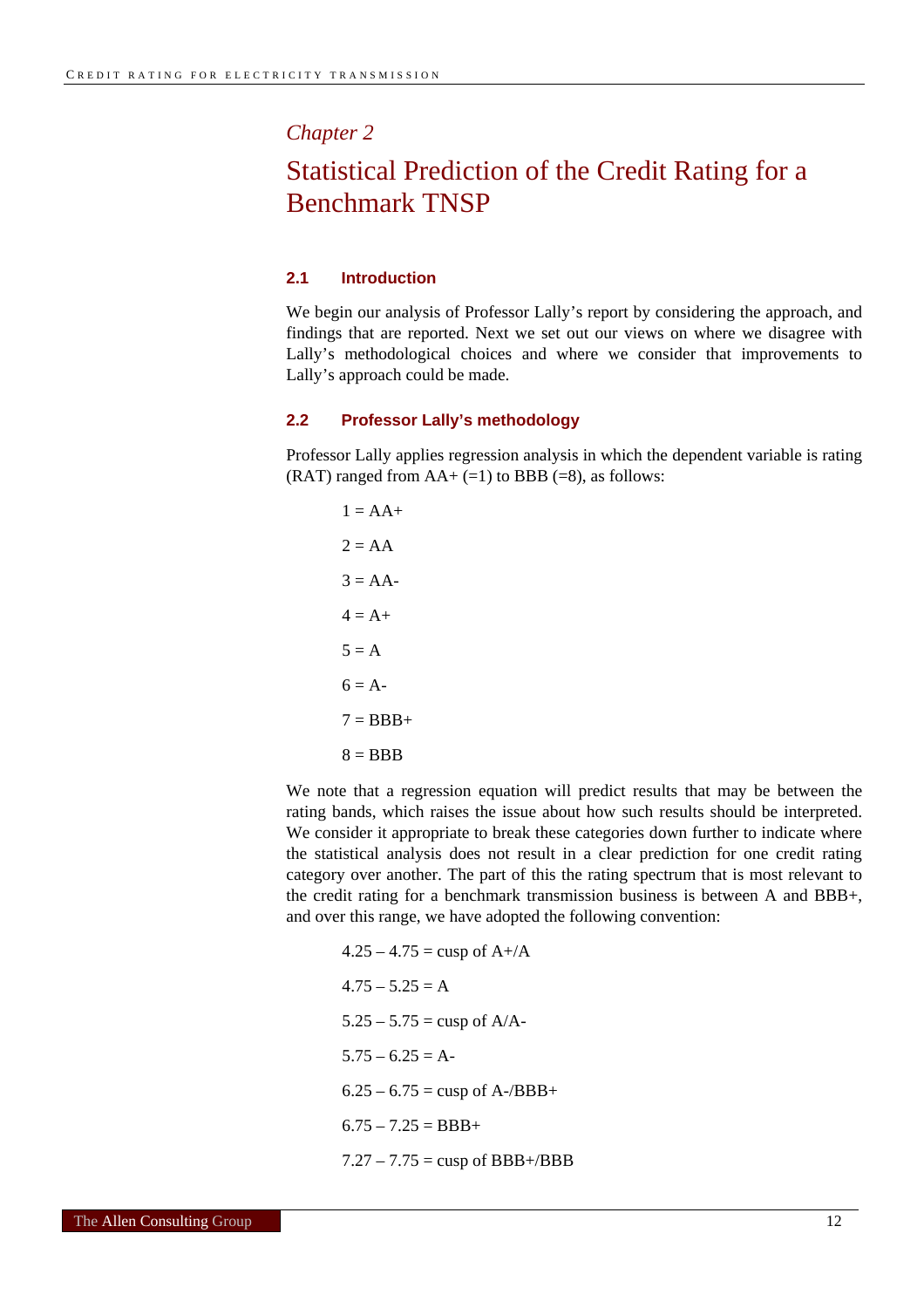<span id="page-12-0"></span>There were three independent (explanatory) variables in Professor Lally's estimated equation:

OWN (=0 for private ownership,  $=1$  for government ownership,  $= 0.5$  for private/govt ownership)

BUS  $(=0 \text{ for transmission}, =1 \text{ for distribution}, =0.5 \text{ for}$ transmission/distribution)

LEV (= gearing given by  $S\&P$  less 60%).

This means that in a regression, the intercept term becomes the predicted rating for a privately owned transmission company that has a level of gearing of 60 per cent debt-to-assets.

Regarding the data set that is analysed, Professor Lally begins with a sample of 11 Australian distribution and transmission companies (being all such companies that are rated by Standard and Poor's), but discards ElectraNet on the basis that it is an 'outlier'. The final sample of 10 companies results in the following equation being estimated:

 $RAT = 5.99 - 4.56QWN + 0.47BUS + 0.35LEV$ 

Professor Lally states that 'the first two coefficients [are] statistically significant and that on LEV [is] close to being so'. The key result is the intercept value of 5.99, which predicts an almost precisely a rating of A-.

However, rather than focus on his best (point) estimate for the predicted rating, Professor Lally notes that the 95 per cent confidence interval for the predicted rating coefficient 4.40 to 7.58, which corresponds to a range from the A+/A border to the border of BBB+/BBB. Lally therefore concludes that:

This range includes the A rating favoured by the AER and excludes the BBB rating favoured by the AEMC.

#### **2.3 Comment on Professor Lally's analysis**

#### *Professor Lally's results*

We have replicated Professor Lally's base result from data included in publicly available Standard & Poor's reports, and so consider his findings robust in this regard. Lally's base results are set out in Column 1 of Table 2.1. Since Lally released his report, a more recent publication from Standards & Poor's has become available. We have used this latest information in the alternative regression equations that we have estimated and, for completeness, have also reported in Column 2 of Table 2.1 the results obtained from Lally's regression equation using this latest information.

l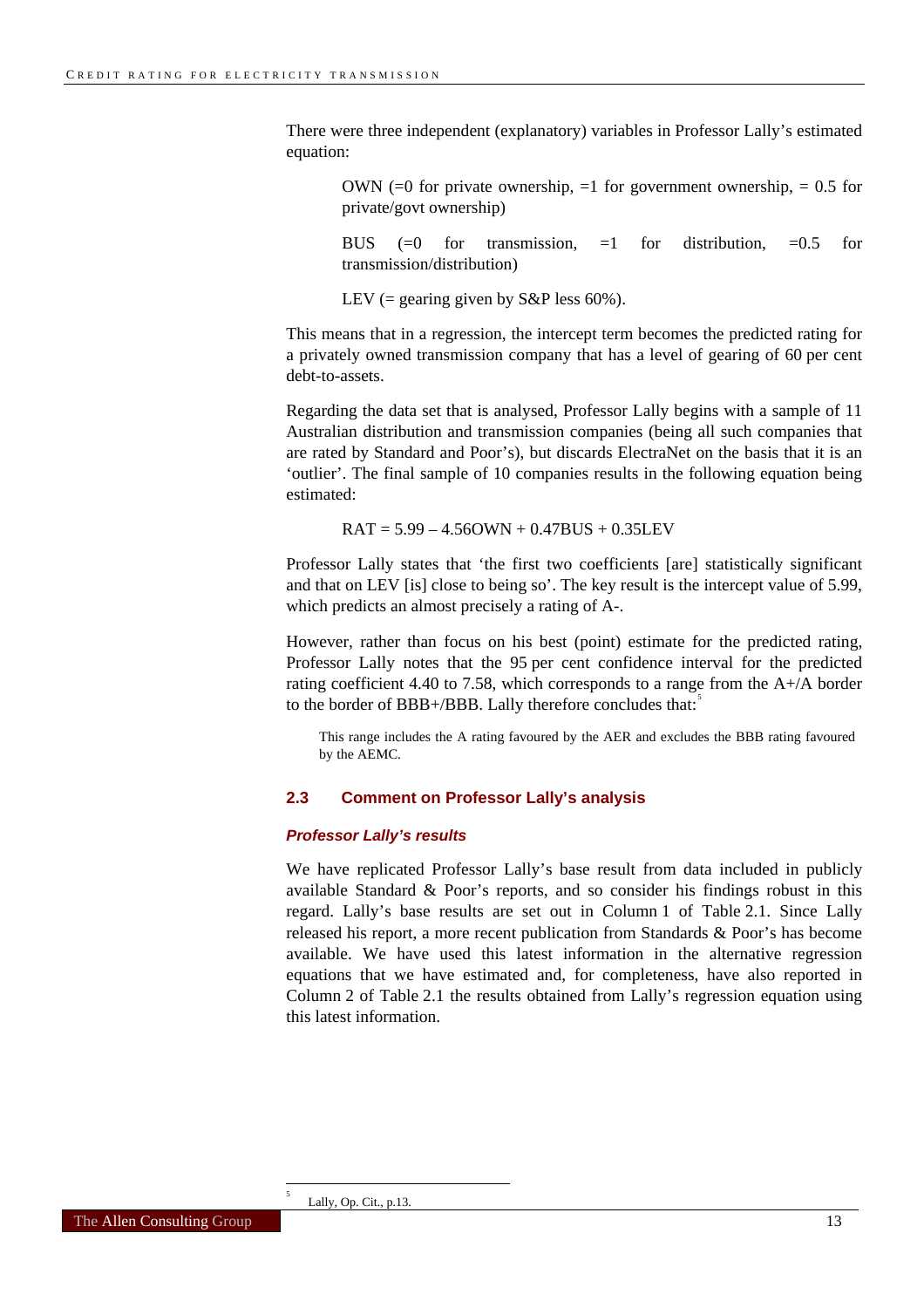<span id="page-13-0"></span>However, as noted above, rather than drawing attention to the best estimate that provided by his analysis, Professor Lally has drawn attention to the '95 per cent confidence interval' for the predicted result,  $\delta$  which we have interpreted as spanning the range from the cusp of A+/A to the cusp of BBB+/BBB. He has then noted that the AER's preferred credit rating of A falls within this range, whereas the AEMC's preferred credit rating of BBB does not.

We consider that the more appropriate interpretation to place upon Professor Lally's results is that his best prediction of the credit rating for a benchmark Australian transmission business is A-. We note that the confidence interval that he has constructed is quite wide – wholly including all rating bands between  $BBB+$ and A, as well as the cusp with the next rating band on either side – and so do not consider it particularly informative that the AER's preferred rating falls within this range whereas the AEMC's preferred rating (just) falls outside. With such a wide range, the potential error associated with adopting an estimate that is at either end of that range, is large.

In addition, we consider that Professor Lally made three methodological decisions that are inappropriate, which were as follows:

- excluding ElectraNet as an outlier;
- distinguishing between transmission and distribution businesses; and
- excluding gas businesses for whom their regulated activities comprise the vast majority of their activities (namely, GasNet and Envestra).

Our views on these matters, and the implications thereof, are discussed in turn below.

#### *Treatment of ElectraNet*

As noted above, Professor Lally has discarded ElectraNet as an observation on the basis that it is an outlier. However, Lally has not provided any additional analysis to support this decision.

We have analysed the public ratings reports of Standard & Poor's on ElectraNet and have not discovered any reason in principle for ElectraNet's rating to be considered an outlier. We consider it likely that the reason that Professor Lally formed the view that it was a statistical outlier was because he also considered that it would receive substantial support (i.e. a higher rating) arising from the part ownership of the entity by the Queensland Government. As discussed further in Chapter 3, the public ratings reports of Standard & Poor's on ElectraNet suggest that the part Government ownership of ElectraNet has not led to a rise in its ratings. Accordingly, we consider that ElectraNet should be included in the sample – noting that even with ElectraNet, there are only 11 observations – but that it should not be treated as receiving support from its parent entity.

 $\overline{a}$ 

<sup>6</sup> The 95 per cent confidence interval for a parameter estimate means that if many independent random samples were taken and the parameter estimated, each parameter estimate would fall within this range 95 per cent of the time. The wider the confidence interval, the greater the statistical error (or lower the precision) associated with the relevant estimate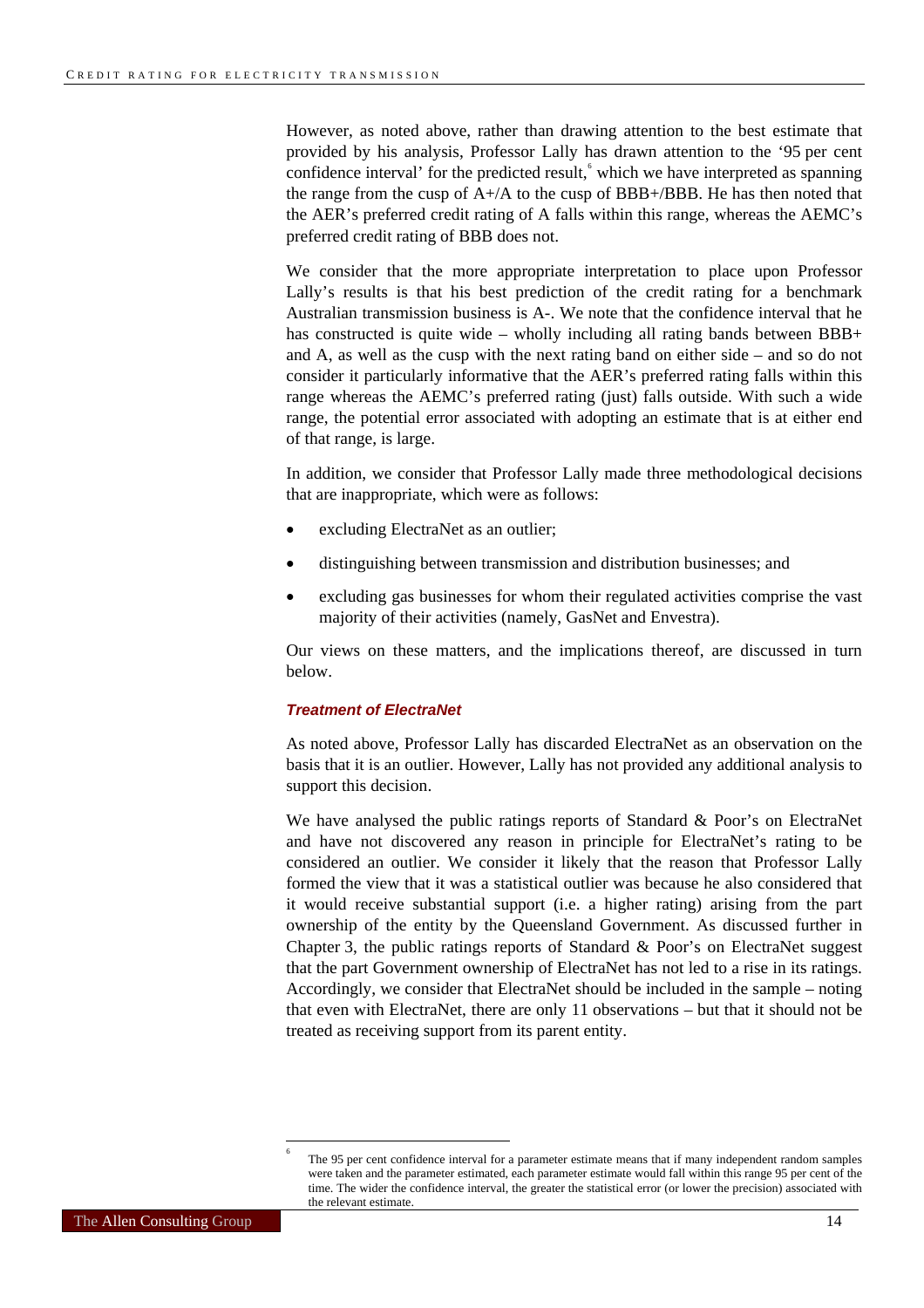<span id="page-14-0"></span>The effect of adding ElectraNet to the dataset (but treating it as not being government owned) is shown in Column 3 of Table 2.1, and leads to the best estimate of the credit rating for an Australian electricity transmission entity being on the cusp of A- and BBB+.

#### *Differences between electricity transmission and distribution*

A key driver of Professor Lally's statistical results is the inclusion of a variable in his analysis to reflect the purported differences between electricity transmission and distribution. We note that Lally's estimate of the difference between transmission and distribution is not significantly different to zero (and has an even poorer level of significance once the second transmission business – ElectraNet – is added to the sample). Lally nonetheless argues that the parameter should remain in his regression equation as he considers it to have theoretical justification.

As a matter of principle, we consider that, as it is not possible statistically to distinguish the credit rating for a transmission and distribution entity that are otherwise identical, then it is more appropriate to treat these entities as being approximately similar and to 'pool' all observations to obtain a better estimate of the appropriate credit rating for the 'pool'. We note that, at a high level, the main cash flow characteristics of electricity transmission and distribution are similar – namely that both receive revenues that are calibrated to cost and then recalibrated at periodic intervals, and both are very capital intensive operations.

The assumption that transmission and distribution entities are sufficiently similar to permit observations from both types of entities to be 'pooled' – and hence to provide a more robust estimate of the relevant parameter for the pool of entities – is consistent with the approach that Australian regulators typically adopt when deriving equity betas for regulated electricity transmission and distribution entities. Similarly, we also note that regulators have rejected proposals that fine distinctions should be made to the equity beta for different regulated entities in circumstances where a robust theoretical and empirical case for that distinction does not exist – the Victorian Essential Service Commission's decision not to adopt a higher equity beta for the rural electricity distributors being a case in point.

Moreover, we do not consider the 'in principle' case for assuming that transmission entities would have a higher credit rating than distribution businesses (all else constant) to be not convincing.

First, the main argument made is that the revenue caps that apply to transmission provide a greater degree of cash flow certainty. However, while revenue caps provide a guaranteed revenue amount in respect of a year, we note that they do not necessarily provide a stable level of revenue from one year to the next. Rather, transmission businesses set prices for their services for each year in advance, and the amount of revenue that is received in any year will depend upon the quantities of the relevant quantities of service that are sold in that year. Shortfalls or surpluses from any year are carried forward to be recovered in future years; however, whether a particular shortfall or surplus is recovered in any year is then itself subject to the quantities of the relevant units of service that are sold in the subsequent year(s). We note in this regard that much of a TNSP's revenue is received through energy-based charges, and hence that annual variation in revenue could be expected to occur.

l

Essential Services Commission of Victoria, 2005, Electricity Distribution Price Review 2006-2010: Final Decision, October, Vol. 1, pp.383-398.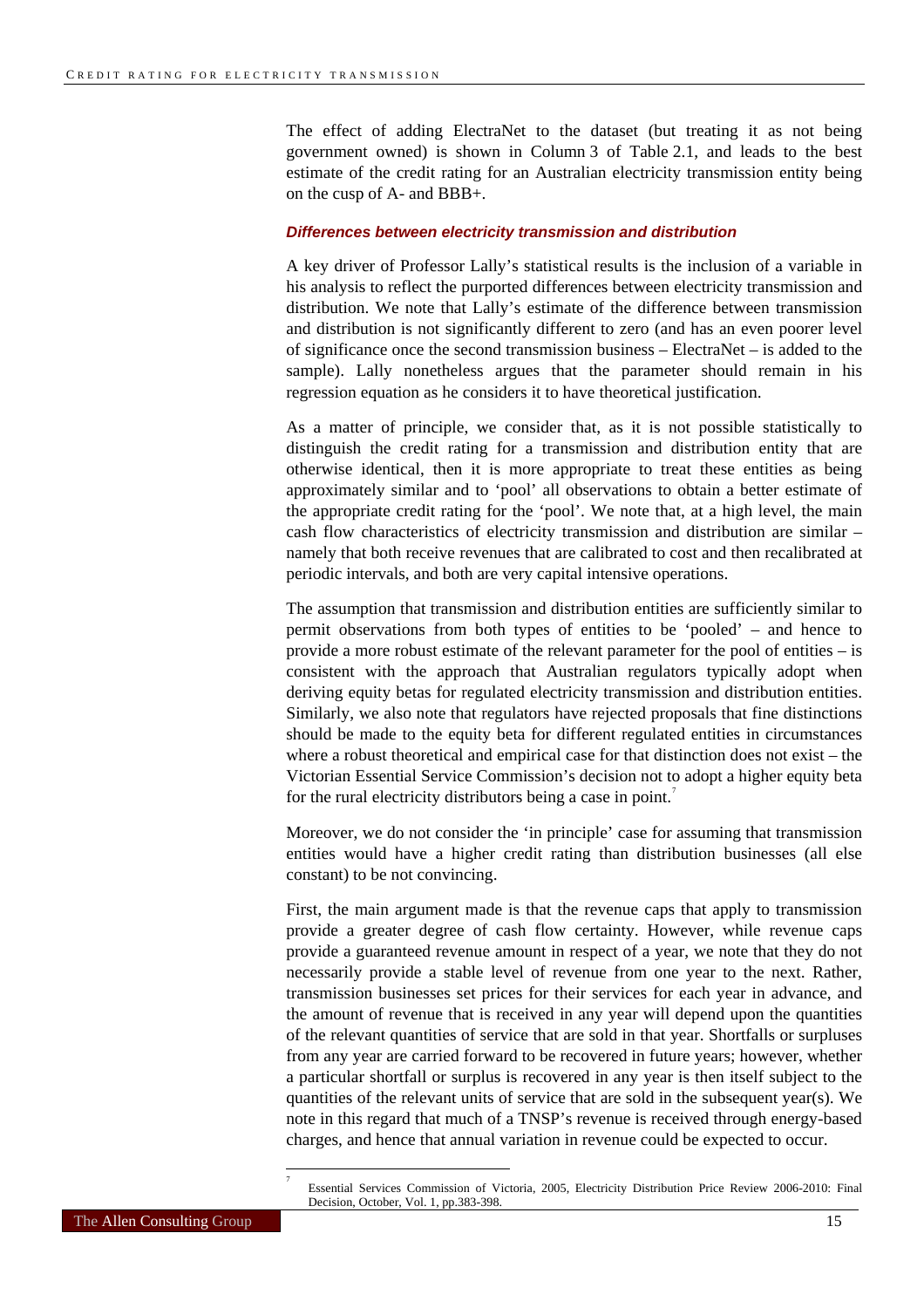<span id="page-15-0"></span>Secondly, we also note that, for the same level of gearing, it is not uncommon for the financial indicators that are most relevant to rating agencies – most notably, a cash measure of gearing and interest cover  $\epsilon$  – to be poorer for transmission businesses than for distribution businesses, which may offset advantages they may otherwise enjoy. By way of example, Appendix 1 sets out our calculation of financial indicators for a benchmark TNSP and benchmark distributor, based upon the relevant regulatory decision.<sup>[9](#page-15-0)</sup> As Appendix A shows, while the benchmark TNSP has an interest cover (measured on the basis of funds from operations, FFO) of 2.3 times, the benchmark distributor is estimated to have an interest cover of around 3.1 times. Similarly, the 'cash' measure of gearing for the TNSP is higher (FFO as a proportion of debt being 9.3 per cent compared to 13.4 per cent) and the proportion of capital expenditure that may be financed from internal funds is also lower for the benchmark TNSP (59.4 per cent compared to 64.1 per cent).

Accordingly, we consider that it is inappropriate to attempt to distinguish between transmission and distribution when deriving the benchmark credit rating for a regulated entity with benchmark gearing. In particular, we do not consider it appropriate to assert that the transmission business would have a materially higher credit rating than distributors where there is no statistical evidence for this belief and which is not well supported by first principles analysis.

The effect of treating otherwise identical transmission and distribution entities as having approximately the same credit rating is shown in Column 4 of Table 2.1, and a best estimate of the credit rating for an Australian electricity transmission entity is on the cusp of A- and BBB+.<sup>[10](#page-15-0)</sup>

#### *Differences between regulated electricity and gas entities*

In a similar vein to the previous point, we also consider it a reasonable assumption that the credit rating for otherwise identical regulated electricity and gas businesses would not be materially different, so that it is appropriate also to include gas businesses in the sample set. We note that it is common for Australian regulators to assume (implicitly) that equity betas are the same for regulated electricity and gas transmission and distribution entities and hence to 'pool' data from all of these entities to obtain a more robust beta estimate of the pooled estimate. The rationale for this pooling is that, given the data available on such matters in Australia, the priority should be to obtain the best estimate of the relevant parameter for the 'pool' of entities. We consider that a similar imperative is relevant for the derivation of a benchmark credit rating for regulated energy entities.

l

<sup>8</sup> These concepts are defined in section 2.4

The calculation of the financial ratios for a benchmark TNSP is based upon TransGrid, and is explained further in section 2.4. The financial ratios for a benchmark distributor is based upon AGL Victoria, from the Victorian Essential Services Commission's recent determination of distribution prices (being the most recent of the regulatory determinations for a distributor).

A second implication of including ElectraNet in the sample and not distinguishing between transmission and distribution entities is that the degree of statistical error in the predicted credit rating falls. While Professor Lally reported that the 95 per cent confidence interval for the predicted rating score was between 4.4 and 7.6  $(\text{cusp of } A + /A)$  to cusp of BBB+/BBB), the two modifications noted above narrow the range of the 95 per cent confidence interval for the rating score to between 5.9 and 7.0 (A- to BBB+). It is notable that both the AER's and AEMC's positions (A and BBB) are statistically rejected after these modifications.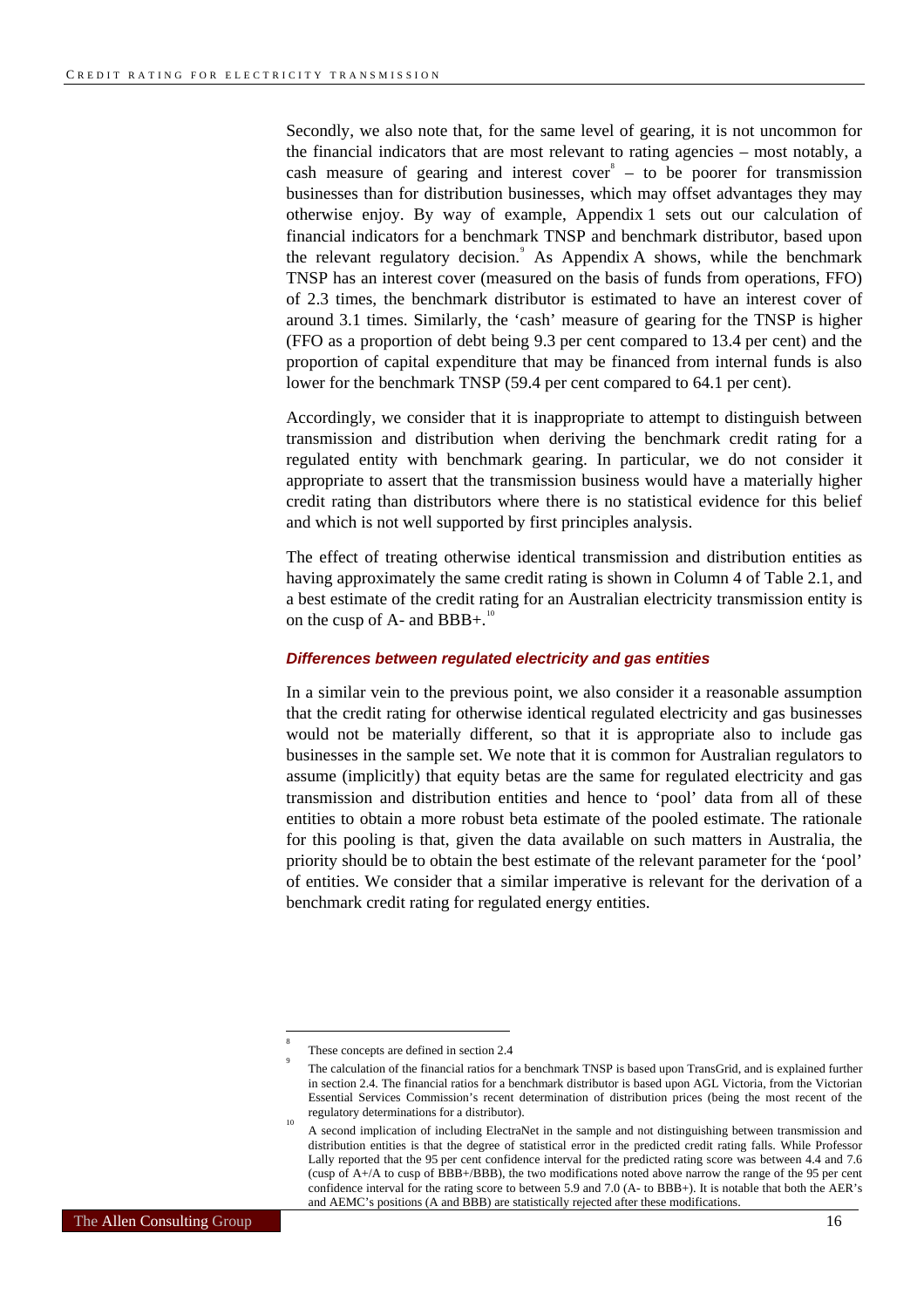<span id="page-16-0"></span>Accordingly, we consider it appropriate to 'pool' all regulated electricity and gas, transmission and distribution entities in order to obtain a better estimate of the appropriate credit rating for an entity with the benchmark level of gearing. The gas businesses that we consider appropriate in this regard are Envestra and GasNet (as regulated activities dominate each of their businesses).

The inclusion of Envestra and GasNet in the sample set is shown in Column 5 of Table 2.1. Again, this leads to the best estimate of the credit rating for an Australian electricity transmission entity being on the cusp of A- and BBB+.

|                        | (1)<br>Lally<br><b>Base</b><br><b>Result</b> | (2)<br><b>Lally Base</b><br><b>Result</b><br>(latest data) | (3)<br><b>Including</b><br><b>ElectraNet</b> | (4)<br>No Trans /<br><b>Dist</b><br><b>Distinction</b> | (5)<br>Includ-<br>ing Gas<br><b>Entities</b> |
|------------------------|----------------------------------------------|------------------------------------------------------------|----------------------------------------------|--------------------------------------------------------|----------------------------------------------|
| Obs.                   | 10                                           | 10                                                         | 11                                           | 11                                                     | 13                                           |
| Adj. $R^2$             | 0.94                                         | 0.93                                                       | 0.94                                         | 0.96                                                   | 0.96                                         |
| F ratio                | 45.16***                                     | 43.83***                                                   | 54.65***                                     | 92.82***                                               | 111.98***                                    |
| Intercept              | 5.99***                                      | $6.00***$                                                  | $6.33***$                                    | $6.42***$                                              | $6.58***$                                    |
| <b>OWN</b>             | $-4.56***$                                   | $-4.50***$                                                 | $-4.61***$                                   | $-4.61***$                                             | $-4.76***$                                   |
| <b>BUS</b>             | 0.47                                         | 0.40                                                       | 0.12                                         | n/a                                                    | n/a                                          |
| LEV                    | $3.54*$                                      | $3.60*$                                                    | $3.52*$                                      | $3.37**$                                               | $4.42***$                                    |
| Rating<br><b>Score</b> | 5.99<br>А-                                   | 6.00<br>A-                                                 | 6.33<br>$A$ -/BBB+                           | 6.42<br>$A$ -/BBB+                                     | 6.58<br>$A$ -/BBB+                           |

#### Table 2.1 **LALLY BASE RESULT AND ACG CORRECTIONS**

Source: Lally (2006) and ACG analysis. Note: \* denotes statistical significance at the 10% level, \*\* denotes statistical significance at the 5% level and \*\*\* denotes statistical significance at the 1% level. The data used are provided and sourced in Appendix A.

#### **2.4 Use of Different Financial Indicators**

Professor Lally's measure of gearing – the ratio of total debt to total capital – is a measure that is based upon accounting measures of the value of the business, rather than market values (the latter of which Lally notes is the correct concept).<sup>1</sup> Depending upon the accounting principles adopted by the relevant entity, accounting measures of gearing may depart significantly from those based upon market values.

In addition, however, we note that rating agencies seldom place substantial weight on total debt to total capital when assigning ratings – but prefer to focus on more direct and cash based measures of the capacity for firms to meet their interest payments and to repay their debts. The two financial indicators upon which Standard & Poor's places substantial weight are:

 $\frac{1}{11}$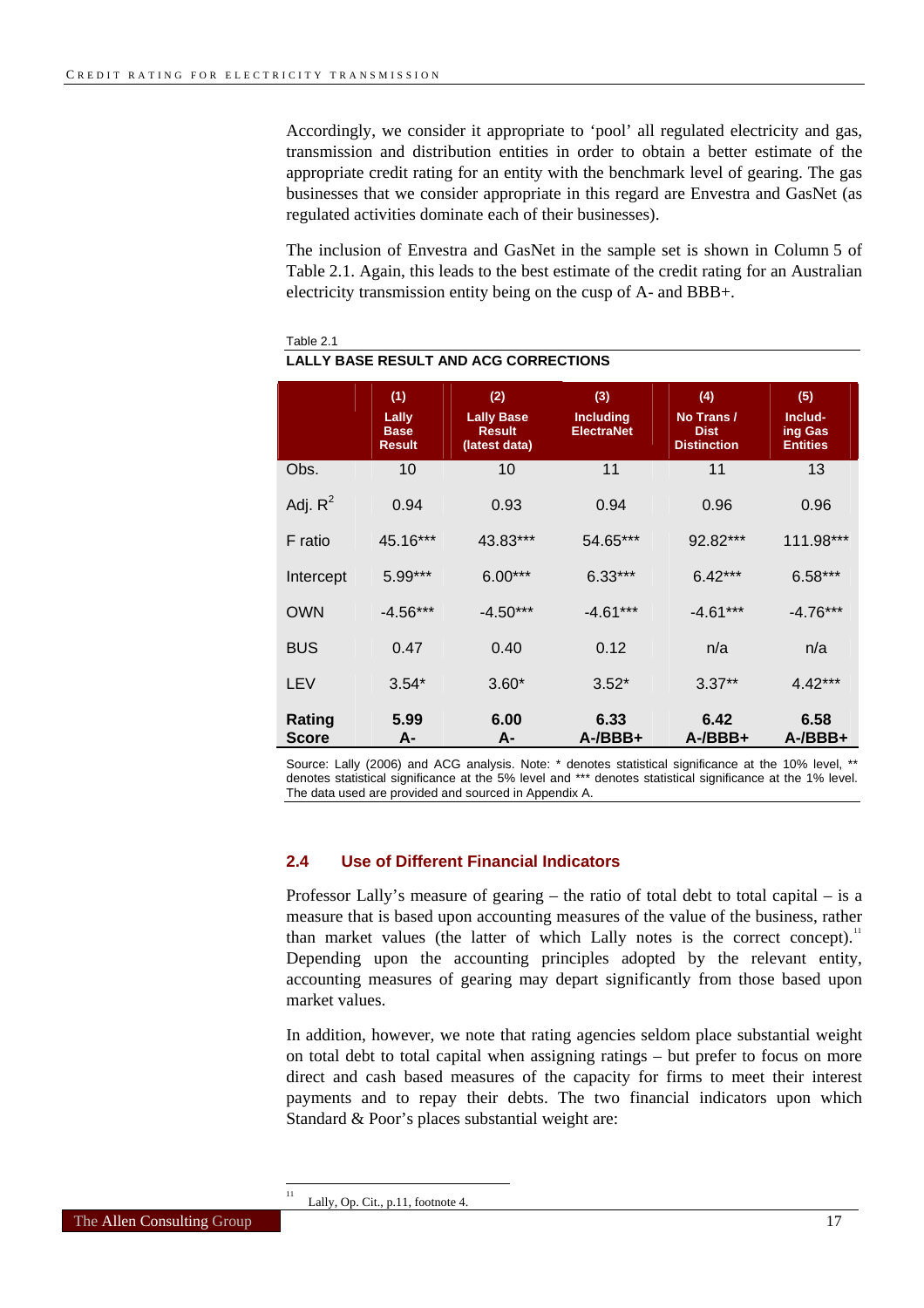- *FFO to total debt* which can be interpreted as a cash measure of gearing (and is referred to as such in the discussion below). FFO – which stands for funds from operations – refers (in essence) to the cash flow remaining after meeting operating expense and taxation payments.
- *FFO interest cover* which is the degree of security that a firm has to meet its interest payments from its funds from operations.

Accordingly, we have repeated the analysis undertaken by Professor Lally – and modified as per the discussion in section 2.3 – but with gearing variable that Lally used replaced with the two cash-based measures of gearing as described above. The use of the cash measure of gearing and FFO interest cover as the financial indicator that explains the credit rating for a firm requires these financial indicators to be derived for a benchmark TNSP. To undertake this task, we have used TransGrid as the representative TNSP, given that is was subject to the most recent revenue determination by the ACCC/AER. The implied cash measure of gearing and FFO interest cover can be calculated simply from the revenue requirement calculation, and the underlying regulatory asset base, cost of capital inputs and forecasts of expenditure – which is set out in Appendix A.

The new regression coefficients that are derived from using the cash measure of gearing and interest cover as the financial indicator that explains the credit rating (rather than gearing) is shown in Columns 2 and 3 of Table 2.2, with Professor Lally's results again repeated in Column 1.

|                         | (1)<br><b>Lally Base</b><br><b>Result</b> | (2)<br>FFO / Total Debt | (3)<br><b>Interest Cover</b> |
|-------------------------|-------------------------------------------|-------------------------|------------------------------|
| Obs.                    | 10                                        | 13                      | 13                           |
| Adjusted $R^2$          | 0.94                                      | 0.92                    | 0.93                         |
| F ratio                 | 45.16***                                  | 73.24***                | 82.28***                     |
| Intercept               | 5.99***                                   | $7.75***$               | $8.53***$                    |
| <b>OWN</b>              | $-4.56***$                                | $-4.87***$              | $-4.75***$                   |
| <b>BUS</b>              | 0.47                                      | n/a                     | n/a                          |
| Financial<br>Indicator. | $3.54*$<br>(Gearing)                      | $-0.08*$<br>(FF/TD)     | $-0.66**$<br>(Interest Cov.) |
| <b>Rating Score</b>     | 5.99<br>А-                                | 7.00<br>BBB+            | 6.97<br>BBB+                 |

#### Table 2.2

#### **LALLY BASE RESULT AND DIFFERENT FINANCIAL INDICATORS**

Source: Lally (2006), and ACG analysis. Note: \* denotes statistical significance at the 10% level, \*\* denotes statistical significance at the 5% level and \*\*\* denotes statistical significance at the 1% level. The data used are provided and sourced in Appendix A.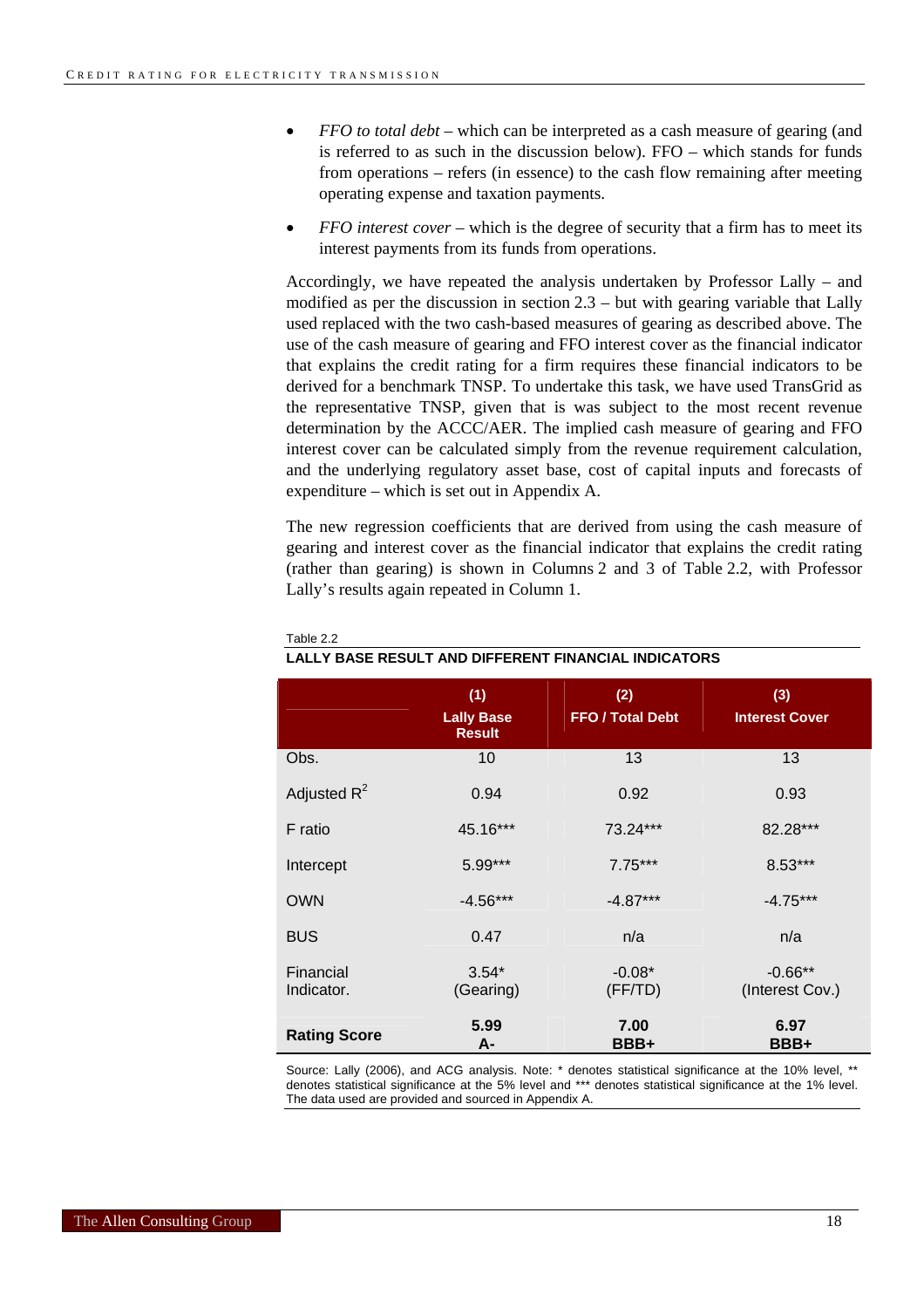The last row in Table 2.2 shows that, when the estimated cash measure of gearing and FFO interest cover for the benchmark TNSP is substituted into the estimated equations, the predicted credit rating for the regulated TNSP is almost precisely BBB+. We note that the financial indicators used in the analysis presented in Table 2.2 are superior measures (from the point of view of ratings agencies). Accordingly, we consider it appropriate to apply commensurately greater weight to the results set out in Table 2.2 than those presented earlier.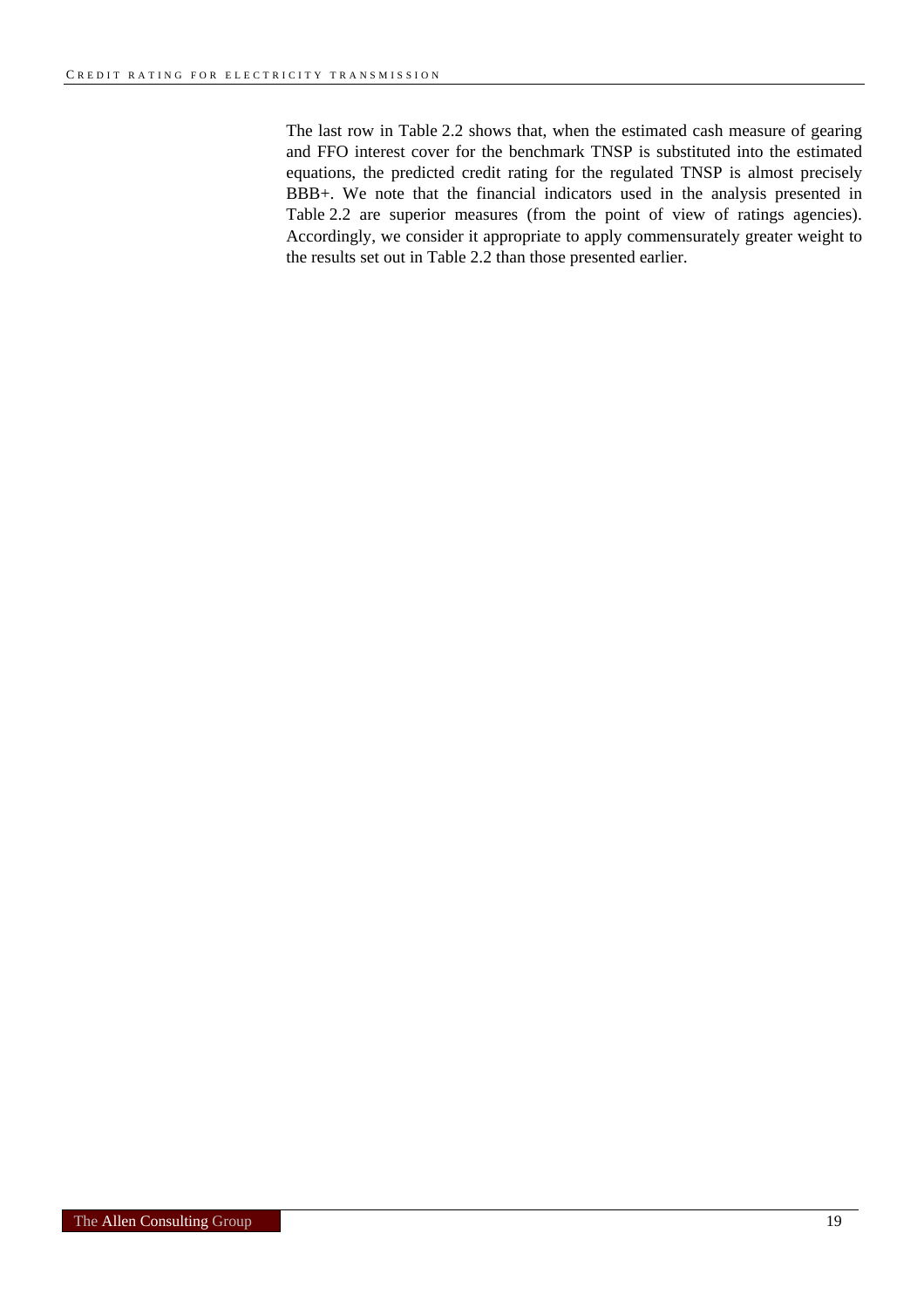# <span id="page-19-0"></span>*Chapter 3* Best Comparators Approach

#### **3.1 Introduction**

In this section we present the results of a best comparators analysis of a benchmark electricity transmission company as depicted in its recent determination by the AER. This approach is applied to overcome the methodological difficulties associated with regression analysis.

#### **3.2 Methodological Problems of the Regression Approach**

Using econometric techniques such as those applied by Professor Lally to determine the benchmark credit rating for a regulated transmission business suffers from a number of challenges. The key shortcoming is that a myriad of factors may affect credit ratings, and many of these cannot be measured. Moreover, even if the relevant variable could be measured, there are insufficient credit-rated Australian firms to establish a reliable empirical relationship between the relevant inputs.

As the equation that Lally has estimated implies, the existence of government ownership can have a significant effect on the rating of a business, which is a factor that must be removed in order to estimate the credit rating for a stand-alone transmission business. However, even allowing for the effect of government ownership is not straightforward. This is because the effect of government ownership is likely to differ across entities – that is, government ownership is likely to raise the credit ratings of individual firms to the government's rating, and as a result the effect for any individual firm is likely to differ. In contrast, the use of a single variable as Lally has used assumes that government ownership has an identical effect on the ratings of each of the government owned entities.

Governments are not the only parent that can affect credit rating of an entity (and hence lead to its rating departing from the rating that would have been assigned on a stand alone basis). Where firms have a large parent owner (or part owner), and that parent is considered to be supportive, then that may lift its rating, albeit by a magnitude that is a matter of judgement by the rating agency. Similarly, where a parent company is considered not to be supportive (i.e., those that are expected to take large distributions from the entity) it may reduce the entity's credit rating to below that which would exist on a stand-alone basis.

In addition, the credit rating assessments are an inherently forward looking exercise, taking account of expected changes in financial circumstances. Standard & Poor's forecasts future cash flows and expected strategies, and looks at the level of dividend taking by the firm's owners, which might put pressure on the future cash flow position. Only be examining all these issues will it be possible to determine the expected rating of a benchmark business.

Although it does not benefit from the full input of Standard & Poor's reasons for making a credit rating decision, an examination of relatively close comparators, combined with the stated reasons for the decision and the credit metrics of the comparators will substantially inform the estimate of the credit rating that a benchmark TNSP could maintain.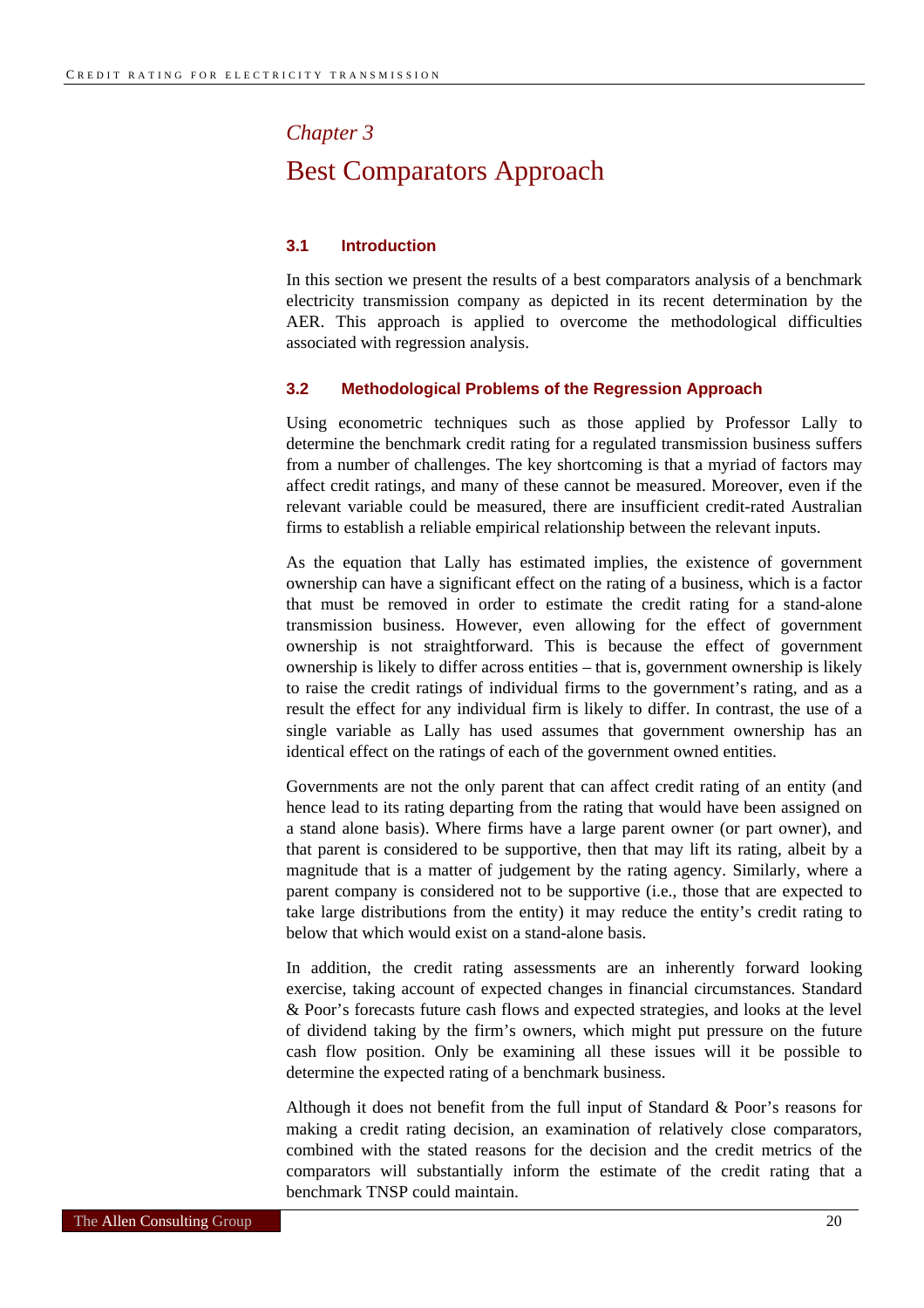#### <span id="page-20-0"></span>**3.3 Selecting Comparators**

As noted earlier, a very informative methodology for predicting the credit rating for an entity is to undertake a comparison of the credit metrics and characteristics of companies that are most comparable. In order to do this, it is first necessary to select those companies that are most similar to the benchmark business. We have reviewed a list of energy companies appearing in Standard & Poor's most current *Industry Report Card: Australian Utilities.[12](#page-20-0)* From this list were excluded:

- Wholly government owned businesses;
- Businesses with significant non-regulated activities;
- Businesses where Standard  $\&$  Poor's has stated that the rating follows the rating of a parent company; and
- Businesses currently undergoing restructuring or rapid expansion.

This resulted in the following businesses being selected:

- SPI PowerNet (electricity transmission)
- ElectraNet (electricity transmission)
- Envestra (predominately gas distribution with some transmission, vast majority is regulated)
- GasNet (gas transmission, vast majority is regulated)

#### **3.4 Best Comparator Analysis**

Table 3.1 below sets out a number of the key ratings indicators used by Standard & Poor's when assessing a credit rating. Standard & Poor's places considerable weight on cash flow measures, as these are not subject to the vagaries of accounting presentation. In particular, Standard & Poor's places more weight on the cash flow debt coverage ratios, than on Total Debt/Total Capital (TD/TC).

#### *SPI PowerNet comparator*

With respect to SPI PowerNet, it is worth noting the underlying reasons for its A rating: $13$ 

The ratings on SPI PowerNet Pty. Ltd reflect the insulation from competitive pressures afforded by the company's natural monopoly status; the stability and predictability of the supportive regulatory regime under which the utility operates; its strong operational performance; and the support of its 51% majority shareholder, Singapore Power Ltd (SP; AA/Stable/--). These strengths are offset by the company's aggressive financial structure.

In other words, the key strengths of SPI PowerNet are:

- Monopoly over electricity over electricity transmission in Victoria
- Predictable and stable regulated revenues and operating expenditures; and
- Support of its 51% majority shareholder, Singapore Power Ltd.

 $\frac{1}{12}$ Standard & Poor's, 2006, *Industry Report Card: Australian Utilities*, May. 13

Standard & Poor's, 2006, *Summary: SPI PowerNet Pty Ltd*, April.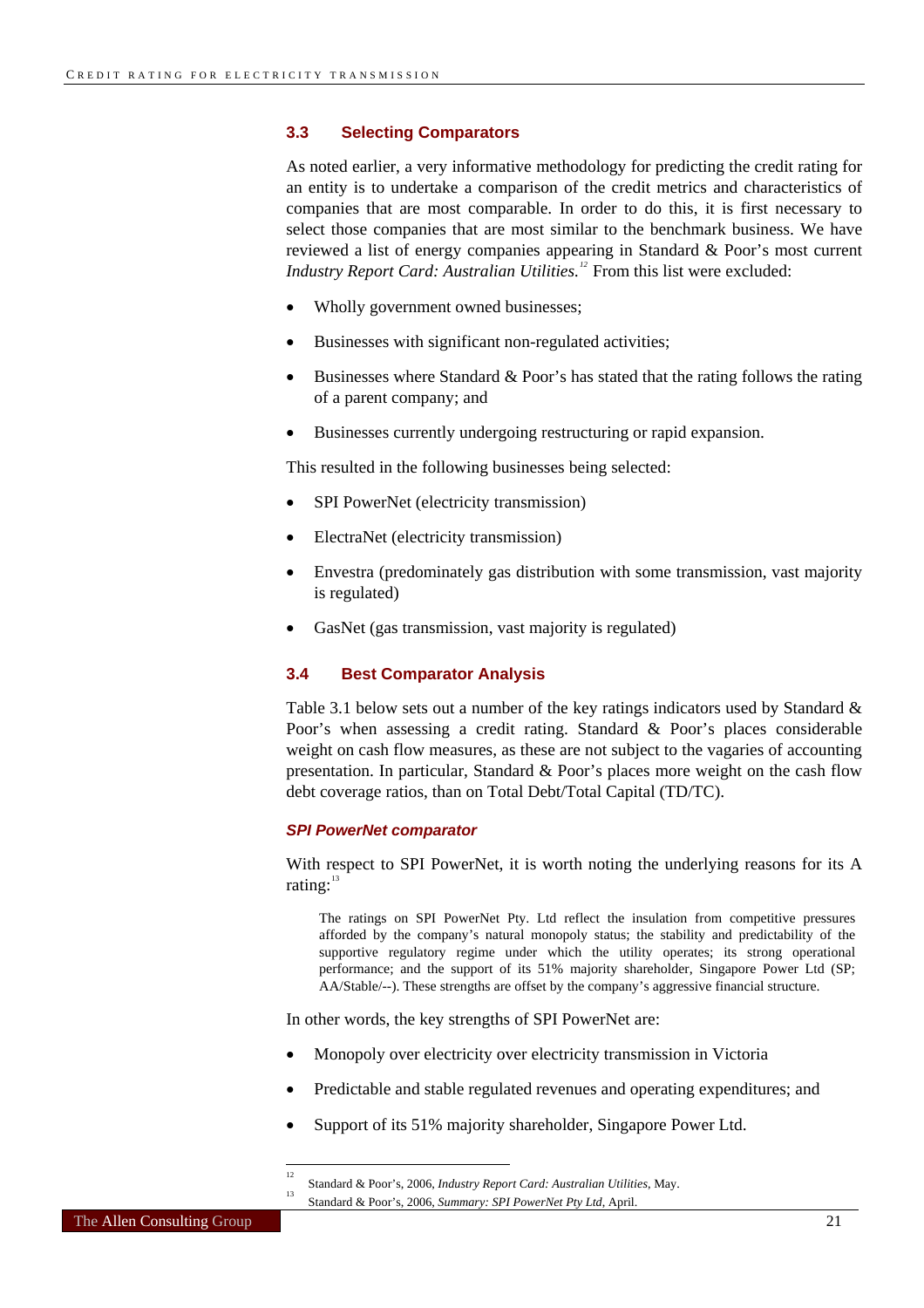<span id="page-21-0"></span>Offsetting these strengths is the following disadvantage:

• An aggressive financial structure.

Relative to the benchmark 60% geared and privately owned transmission company, the support of the 51% owner should increase the rating, while the application of a more aggressive financial structure should reduce the rating.

#### *ElectraNet comparator*

Professor Lally dismissed the rating of BBB+ given to ElectraNet as an 'outlier', without discussion of what factors may cause it to be an outlier. We have seen above that the exclusion of this observation is important to Lally's results. Standard & Poor's provides the following summary for the BBB+ rating it assigned to  $Electrah$ <sup>[14](#page-21-0)</sup>

The ratings on ElectraNet Pty. Ltd. reflect its monopoly electricity transmission business, the strength of its direct customer base, and the predictability and stability of regulated revenues and expenditures. These strengths are offset by the company's very aggressive capital structure and distribution policy as well as the company's strategy to grow the unregulated business, although this weakness is mitigated somewhat by the company's policy of using shareholder capital to fund unregulated capital expenditure.

Thus, the strengths of ElectraNet are:

- Monopoly over electricity transmission in South Australia;
- Predictable and stable regulated revenues and operating expenditures; and
- Credit strength of its direct customer base.

The weaknesses of ElectraNet are:

- Aggressive capital structure and distribution policy; and,
- Strategy to grow unregulated business albeit within policy grounds.

It is noteworthy that Standard & Poor's does not mention partial government ownership as a strength of ElectraNet, which suggests a view that the company is not perceived to enjoy such support.

#### *Comparison of credit metrics*

Table 3.1 sets out the credit metrics of a benchmark electricity transmission company, based on the benchmarks established in the AER's recent review of Transgrid, compared with current metrics for the closest comparators, SPI PowerNet, ElectraNet, Envestra and GasNet.

Again, using Lally's regression coefficients, taking ElectraNet as BBB+ (=7) would predict a rating of BBB- if ownership were considered relevant and on the border of A- and BBB+ if it were not.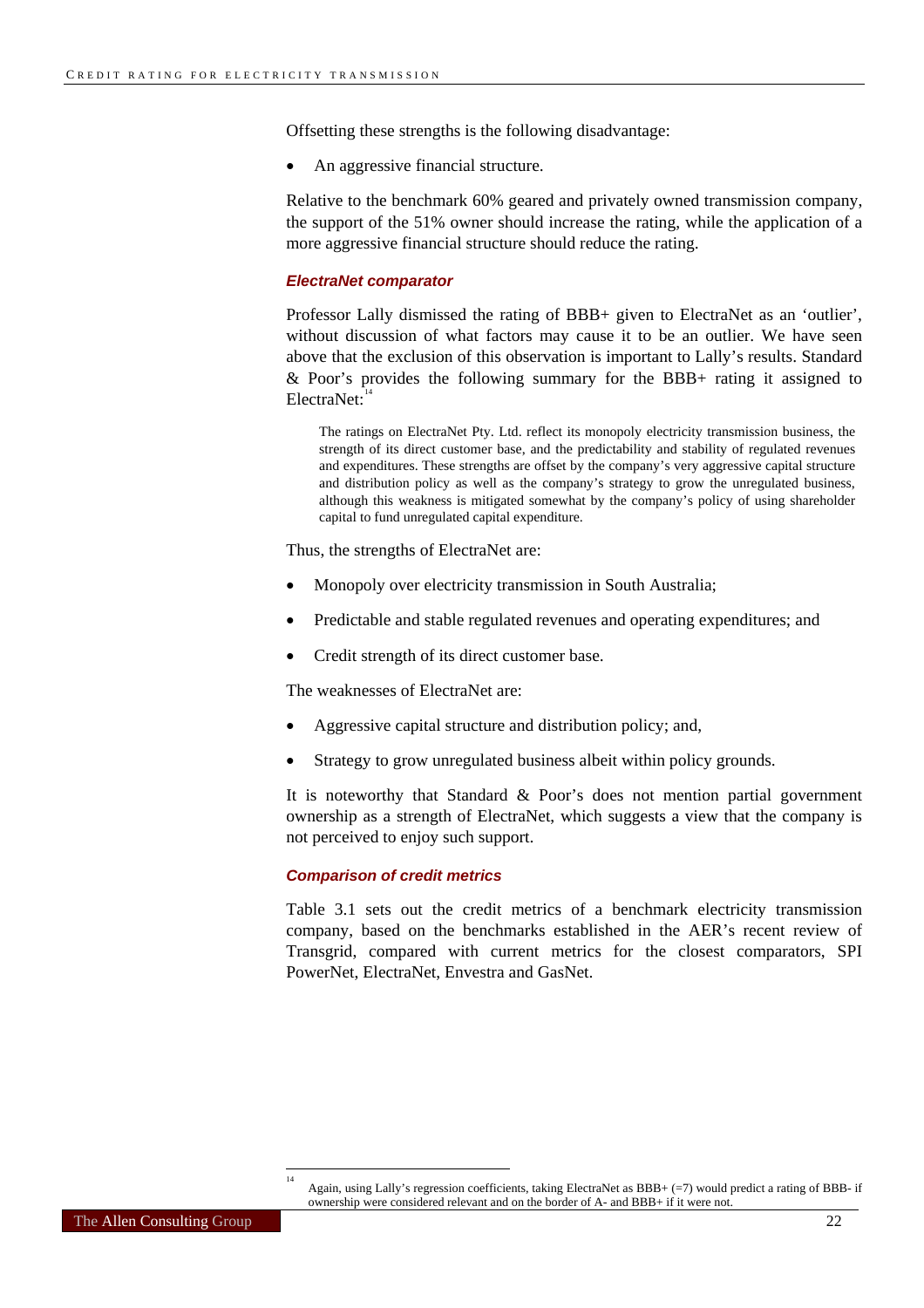Table 3.1

#### **BENCHMARK ELECTRICITY TRANSMISSION BUSINESS: COMPARISON OF S&P CREDIT RATING METRICS**

| Company                  | <b>Rating</b> | <b>FFO/Int</b> | <b>FFO/TD</b> | <b>FFO/TC</b> | <b>NCF/Capex</b> |
|--------------------------|---------------|----------------|---------------|---------------|------------------|
| <b>SPI PowerNet</b>      | A+            | 2.5            | 9.4%          | 74.0%         | 129.8%           |
| <b>TNSP</b><br>benchmark | <b>N.R.</b>   | 2.3x           | 9.3%          | 60.0%         | 59.4%            |
| <b>FlectraNet</b>        | BBB+          | 2.3            | 9.8%          | 70.7%         | 57.7%            |
| GasNet                   | <b>BBB</b>    | 1.9            | 5.7%          | 75.8%         | 30.5%            |
| Envestra                 | <b>BBB</b>    | 1.5            | 3.8%          | 83.9%         | (3.6)%           |

Source: Standard & Poor's (1 May, 2006), *Industry Report Card: Australian Utilities*, Transgrid benchmark based on AER (2 April, 2005), *NSW & ACT Transmission Network Revenue Cap: Transgrid*, 2004-5 – 2008-09.

In Table 3.1 it is apparent that even without the benefit of support from its majority shareholder, SPI PowerNet has superior credit metrics to the benchmark TNSP under the benchmark assumptions of the AER, whereas the most relevant credit metrics for ElectraNet and very similar to that of the benchmark entity:

- *FFO/Int* The FFO/Interest Cover (where FFO is Funds from Operations) for SPI PowerNet of 2.5 times is superior to the benchmark TNSP, whereas the benchmark entity is the same as ElectraNet on this metric (2.3 times).
- *FFO/TD* In terms of cash flow to total debt (FFO/TD) both SPI PowerNet and ElectraNet appear stronger than the benchmark TNSP. As a cash flow measure of the ability to meet debt commitments, FFO/TD is seen by Standard & Poor's to be a better indicator of financial strength than the total debt/total capital (TD/TC) measure used by Lally.
- *NCF/Capex* The final metric shown is the ratio of cash flow after payment of dividends relative to the capital expenditure requirement. We have applied a dividend yield of 6.5% for the utilities sector as a whole to the benchmark TNSP's RAB in order to infer its benchmark level of distributions to equity providers. The NCF/Capex ratio of the benchmark TNSP is 59.4%, which is close to ElectraNet, and considerably weaker than SPI PowerNet. This measure is used to indicate internal financial strength relative to capital expenditure requirements, and therefore the need for future debt or equity raising.

Turning to the independent gas transmission and distribution businesses, we find that their lower rating of BBB reflects weaker credit metrics. The FFO/Int and FFO/TD ratios of the gas businesses are weaker than the benchmark TNSP as a result of relatively higher gearing levels. On the basis of these comparators we would not expect the benchmark TNSP business to have a rating as low as BBB.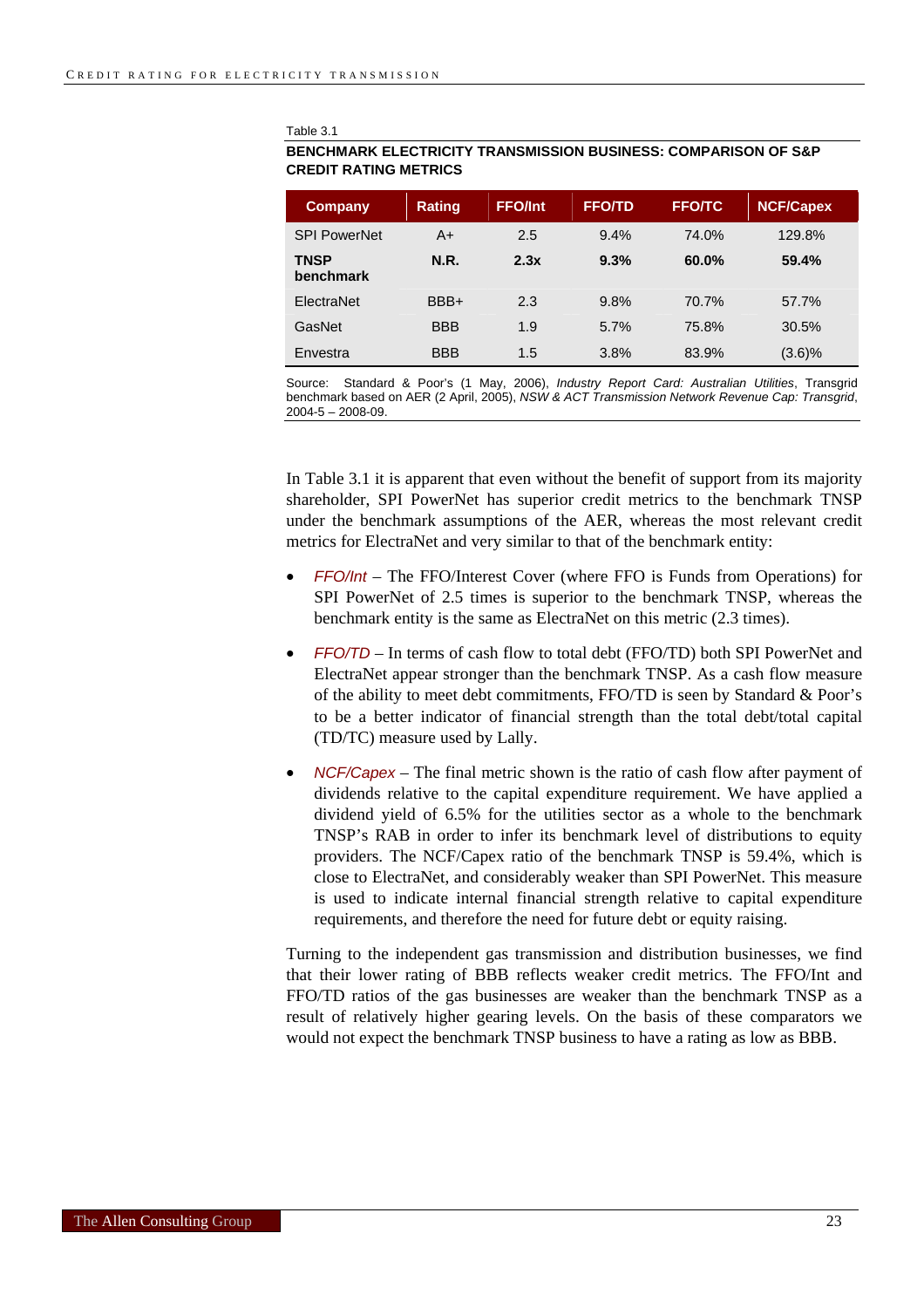#### <span id="page-23-0"></span>**3.5 Conclusion**

In summary, a review of the relative credit metrics of the benchmarked TNSP indicates that it is weaker than SPI PowerNet, which itself is obtaining benefit from its parent's stronger rating. We also have evidence from the independent gas businesses indicating that the benchmark TNSP would not be rated as low as BBB. This suggests that the benchmark TNSP would be rated well below A based on the fact that SPI PowerNet is rated A+, it rating receives support from its parent and it has superior credit metrics to the benchmark TNSP. The comparison with ElectraNet is supportive of this conclusion. Only on the basis of TD/TC does the benchmark TNSP provide more security to debt holders compared with ElectraNet, and we have seen that this measure is discounted by Standard  $\&$  Poor's, who rely on cash flow measures such as FFO/Interest Cover and FFO/TD. Accordingly, we consider that, based upon direct comparison with the most relevant entities, a credit rating for a benchmark TNSP of between A- and BBB+ would be maintained.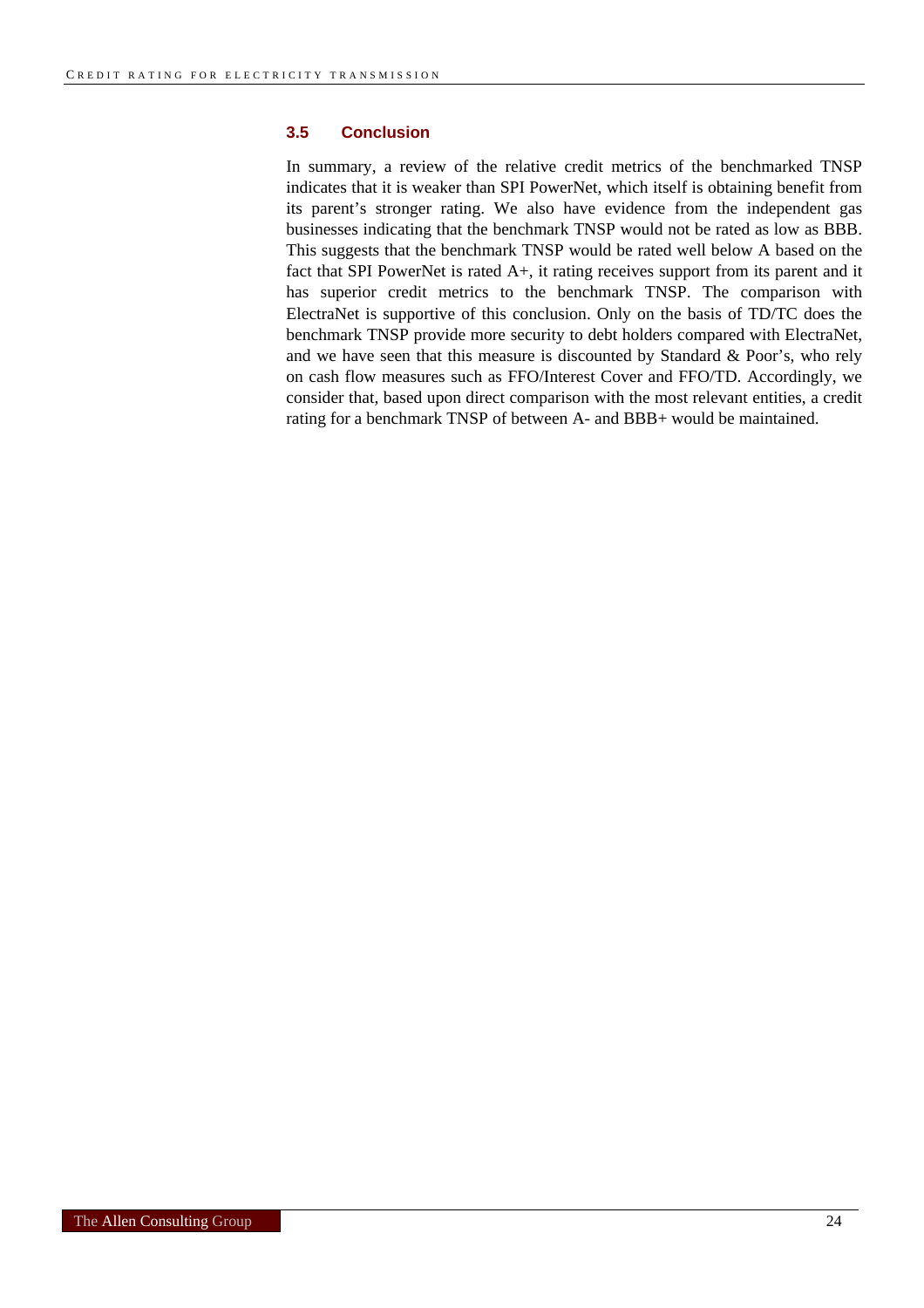### <span id="page-24-0"></span>*Appendix A*

#### Table A.1

|                               | \$ million | \$ million |  |
|-------------------------------|------------|------------|--|
| <b>Total Revenue</b>          | 432.75     | 134.82     |  |
| <b>Operating Expenses</b>     | 119.85     | 54.29      |  |
| Tax                           | 13.83      | 4.97       |  |
| <b>Capital Expenditure</b>    | 153.57     | 55.16      |  |
| <b>Regulatory Asset Value</b> | 3,012.76   | 578.40     |  |
| Gearing (D/A)                 | 60%        | 60%        |  |
| <b>Interest Rate</b>          | 6.88%      | 6.73%      |  |
| Dividend Yield                | 6.5%       | 6.5%       |  |
| Debt $15$                     | 1.853.73   | 363.59     |  |
| Equity                        | 1,235.82   | 242.39     |  |
|                               |            |            |  |
| Interest                      | 127.54     | 24.47      |  |
| <b>Dividends</b>              | 80.33      | 15.76      |  |
| <b>FFO</b>                    | 171.53     | 51.09      |  |
| <b>FFO Interest Cover</b>     | 2.3 times  | 3.1 times  |  |
| FFO/Debt                      | 9.3%       | 13.4%      |  |
| NCF/Capex (Internal Fin.)     | 59.4%      | 64.1%      |  |

#### **S&P RATIOS FOR BENCHMARK TNSP (2004/05) AND DISTRIBUTOR (2006)**

Source: ACCC (27 April, 2005), Final Decision – NSW and ACT Transmission Network Revenue cap Transgrid 2004-05 to 2008-09, pp.17-21; ESC Final Decision Financial Model for AGLE (http://www.esc.vic.gov.au/attachmentviewer4231.html, downloaded 16 May 2006). The dividend yield of 6.5 per cent is an assumption by ACG, based upon observed yields for listed infrastructure assets.

 $\frac{1}{15}$ 

The stock of debt and equity have been calculated using the method that is consistent with the ACCC/AER's standard approach for deriving the revenue benchmarks, which is to include half of the forecast capital expenditure for the particular year, and the same approach has been used to derive the financial ratios for the benchmark distributor for consistency. Using the ESC's standard approach to derive the stock of debt and equity does not result in a material change to the financial ratios.